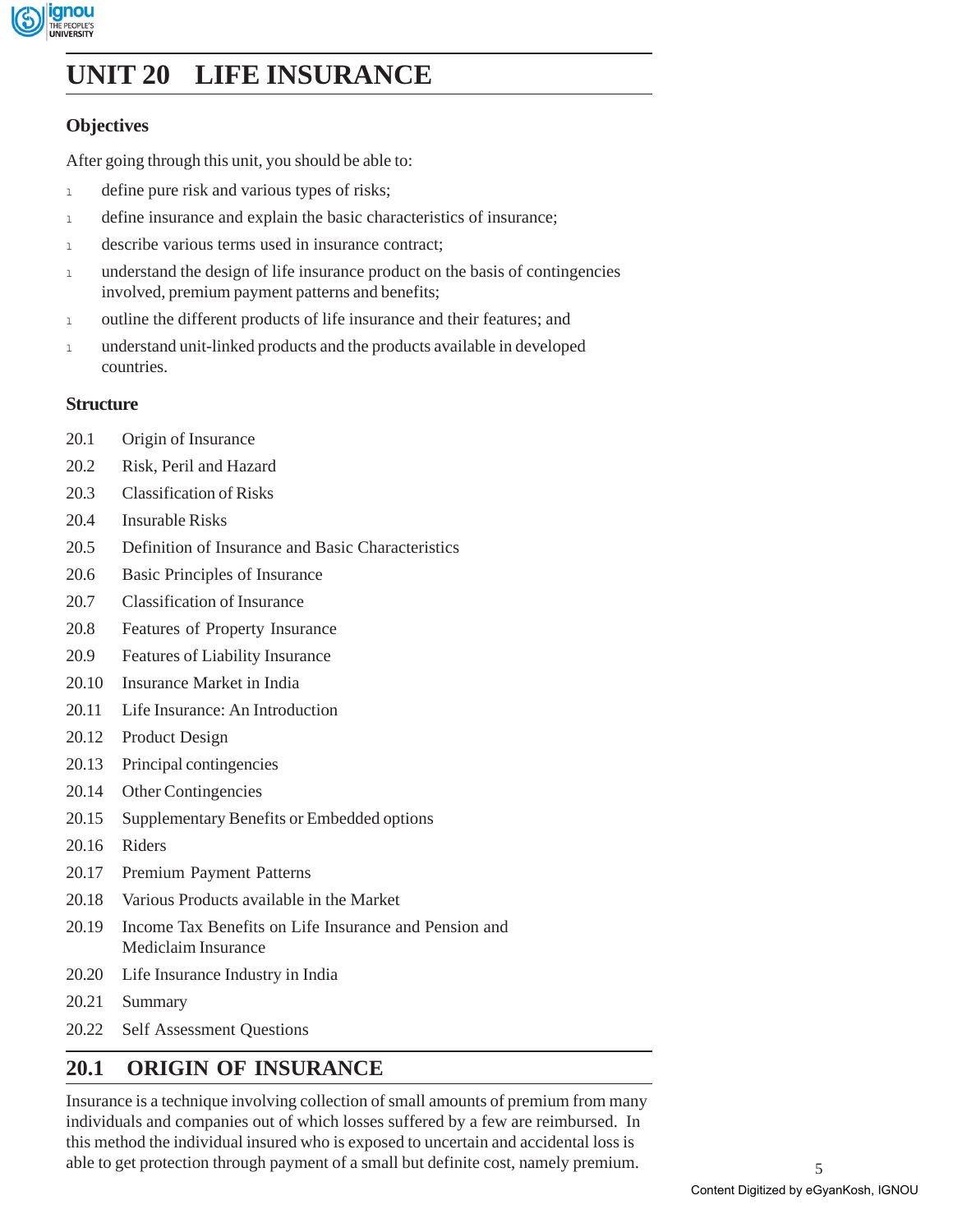**Insurance Services** In other words the risk is transferred from the insured to the insurer.

Insurance is a contract between two parties i.e. insurer and insured, where by in consideration of payment of premium by the insured, the insurer agrees to reimburse a financial loss which the insured may incur due to an insured peril. The contract is again subject to the Indian Contract Act coupled with special principles evolved by common law. The policy which is the document issued by insurer is an evidence of the contract.

Early insurance goes back to the Egyptian times. Around 3000 BC, Chinese merchants dispersed their shipments among several vessels to avoid the possibility of damage or loss. Insurance understood as a technique providing protection against the fortuitous events for a consideration had its origin in the bottomry bonds which were issued by the Mediterranean merchants as early as the fourth century B.C. This loan was an advance of money on a ship during the period of voyage and the loan was repayable with the agreed rate of interest on arrival of the ship safely at the destination. During the voyage if ship was lost, the obligation to repay the loan was extinguished. The interest payable constituted a sort of premium for the risk of total loss. Now, there is insurance for many aspects of daily living Business, Auto, Health, Life, Travel. Each of those categories include sub-categories, branching off into numerous divisions.

# **20.2 RISK, PERIL AND HAZARD**

What exactly is the meaning of the word risk? To most of us risk is uncertainty of occurrence of a loss. We hear about motorist dying in the accident or severely injured or people losing their houses due to flood, etc. We talk about risk of losing job, risk of accident causing disability, risk of burglary, etc. Risk implies some doubts about future outcome that leave us in worse position.

There are many definitions of risk, risk may be defined as possibility of loss, uncertainty of loss or risk is a combination of hazards.

Generally we use word peril to mean the event that causes loss and the factors which have an effect on the outcome of loss. e.g. A house is constructed on a beach and there is a risk of cyclone. 'Peril' is a prime cause of loss which is often beyond the control of human e.g. fire, lightening, flood, earthquake, theft, accident, explosion, etc. Therefore Cyclone is a cause of loss and the houses are constructed on beach influences the outcome. Hazard is a condition that increases the chance and size of loss. Thus the proximity of the house to sea is a hazard. Factors that have an effect on the outcome are called hazards. They increase intensity of perils resulting into loss.

Hazards are of two types viz. Physical Hazard and Moral Hazard.

# **Physical Hazard**

It is a condition that arises from the physical characteristics of an object that increases the probability / severity of loss from given perils. Physical hazards include such fact as icebergs (hazard for ships), earth faults (hazard for earthquake), dense forests (hazard for fire), etc.

# **Moral Hazard**

Moral hazards arise from the attitude of the insured. Insured intentionally does things to bring about loss or make a dishonest claim. Moral hazards are acts of dishonest individuals.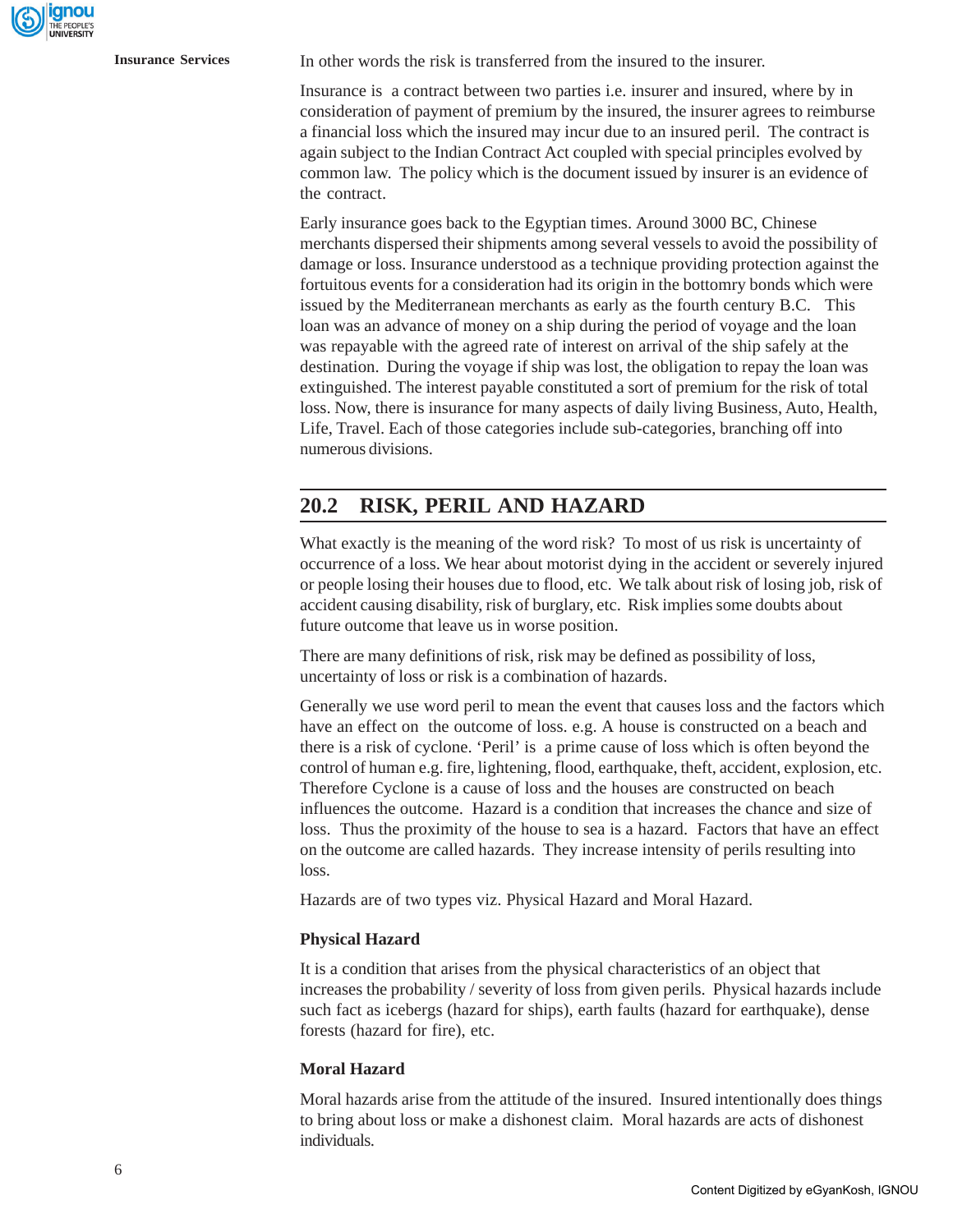

# **Proximate Cause Life Insurance**

Proximate cause means the effect of the cause is active and which sets in motion a chain of events between the occurrence of covered perils and damage or destruction of the property. e.g fire starts in the house due to LPG explosion in the kitchen and spreads to the bedroom and firefighting team spray the water that causes considerable damage to the furniture, curtains and fabric. The entire loss is covered including damage due to water because fire is proximate cause of loss. In this case fire is the proximate cause of loss even though the forceful use of water has also caused losses.

# **20.3 CLASSIFICATION OF RISKS**

Risk can be classified into various categories viz. Objective risk and Subjective risk; Financial risks and Non financial risks; Pure risk and Speculative risk; Fundamental risk and Particular risk, etc.

# **Objective Risk and Subjective Risk**

Objective risk is mainly related to groups of objects exposed to loss. Objective risk is defined as the relative variation of actual from probable or expected loss. Subjective risk on the other hand refers to the mental state of individual who experiences doubt or worry as to the outcome of a given event. Both definitions of risks concerned with events that may or may not produce financial loss.

# **Financial Risk and Non-Financial Risks**

The loss measurable in terms of money or financial terms is called as financial risk. e.g. in case of damage to the business property due to fire or flood whereby the owner suffers financial losses due to damage to the property is a financial risk.

In situations where the loss cannot be counted in financial terms e.g. choosing life partner, selection of career, etc. are known as non financial risk. In other words we cannot measure sorrow, grief, despair, embarrassment in terms of money. That is called non-financial loss.

# **Pure Risk and Speculative Risk**

Pure Risk is a situation where the outcome can either be a loss or no loss, e.g. a person will die or survive; fire catches the house or does not catch a fire, motor meets an accident or does not, theft from shop or no theft, etc. No one can gain from this situation.

Speculative risk is a situation that involves loss or gain., e.g. suppose you have purchased stocks of infotech; when market will be in boom you will book profit; if it is sluggish you will lose. Insurance cover is not available for speculative risks. Generally, only pure risks are insurable as they create financial insecurity to individual, family, business concerns, industries, etc.

# **Fundamental Risks and Particular Risks**

This classification is connected with cause and effect of risks.

Fundamental risks usually arise from causes outside the control of human. e.g. Flood, volcanos, famine and other natural disasters. It is not proper to limit fundamental risk to naturally happening perils only. War, political intervention, social change, etc. are also fundamental. Fundamental risk affect large number of individuals at a time.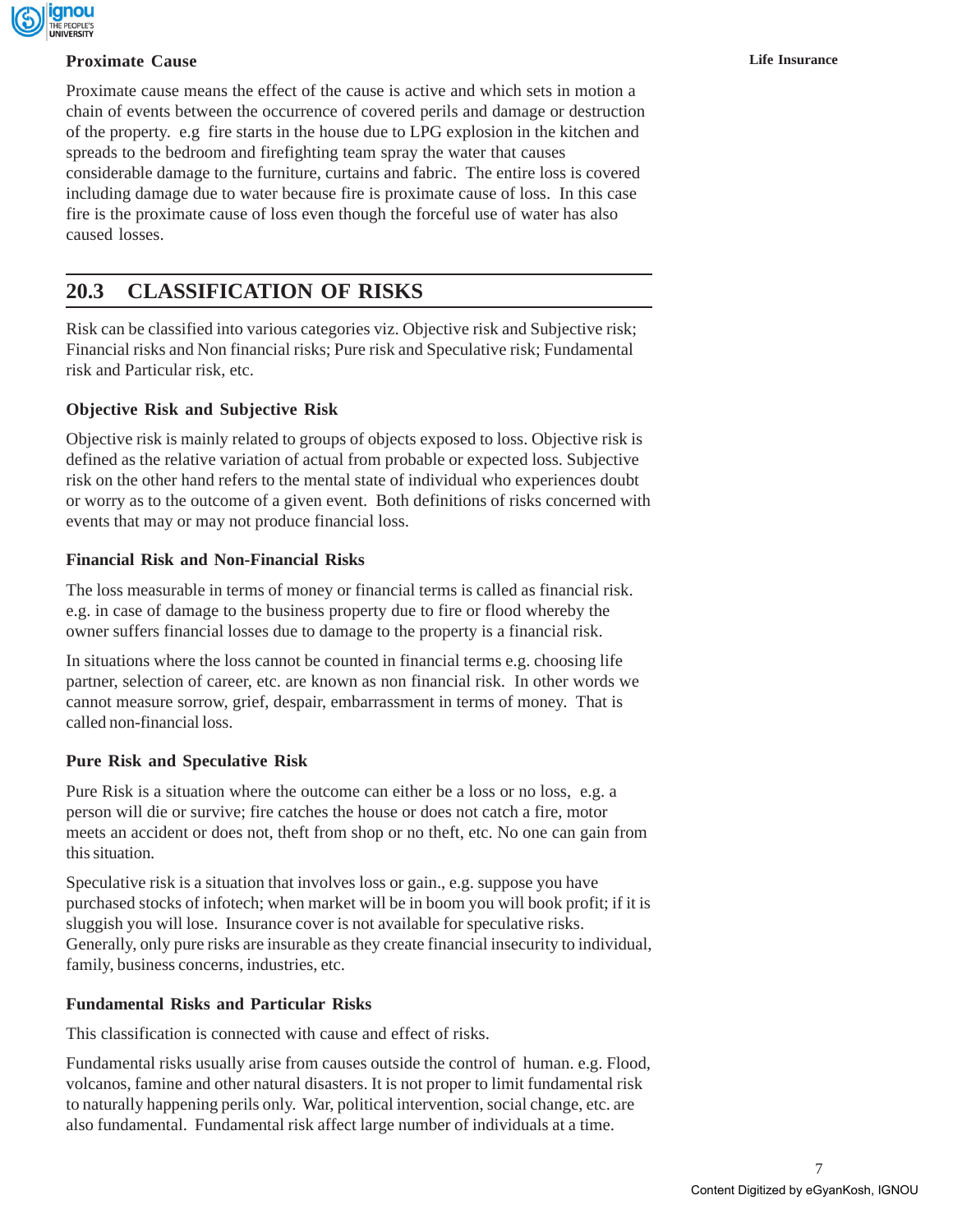

**Insurance Services** Particular risks are the risks which are of impersonal origin and widespread in effect. e.g. fire, flood, theft, etc. These are insurable risks whereas fundamental risks which are of personal origin are uninsurable.

# **20.4 INSURABLE RISKS**

Insurable risks include Personal risk, Property risk and Liability risks.

#### **a) Personal Risks**

These risks have direct impact on individual. Personal risks relate to the loss of ability to earn income and include premature death, dependent old age, sickness or disability and unemployment losses. These risks are of greatest potential severity. The risk with greatest severity is loss of income for the individual or family unit because the most valuable asset of individual is his income earning ability. Therefore the first and foremost risk is risk of dying early. Second is the risk of living too long. Third is risk of unemployment and fourth risk of illness/disability.

*Risk of Premature Death:* In any life insurance product naturally the first and foremost contingency covered is contingency of death. Death is certain but when it will occur is always uncertain. Untimely death creates substantial financial problems to the dependents. In the event of such untimely death of breadwinner, life insurance makes funds available to protect the family.

*Risk of Living too long:* Second important contingency is contingency of living too long. It is a fact that the mortality rates are decreasing all over the world. Therefore this contingency that one must anticipate to take care of post retirement needs of insured and the spouse.

*Risk of Unemployment:* The most serious single economic problem faced by industrial employees is risk of unemployment. In United States unemployment insurance is provided under four major programmes. So far such type of coverage is not available in India.

*Risk of illness/disability:* Another important contingency is the contingency of total disability. Unlike death and retirement becoming disabled is only a possibility. But it is a devastating one because it not only partially or totally eliminates an individual's ability to earn living but also entails additional cost of rehabilitative therapy and purchase of special equipment to cope up with the new limitation. Therefore the need to cover this contingency is very important.

#### **b) Property Risks**

Individual owning property is exposed to property risk i.e. the risk of property damaged or lost or destroyed because of fire, lightening, flood, cyclone, earthquake or any other natural disasters. There are normally two types of losses associated with destruction or theft of property i.e. direct loss and consequential loss.

*Direct loss:* It is a financial loss that results from physical damage, destruction or theft of the property. e.g. If a shop is destroyed by fire, the physical damage to the shop is a direct loss.

*Consequential loss:* It is a financial loss that results due to occurrence of direct physical damage or theft. In addition to physical damage, the shop would lose profit for some months or rent till the shop is reconstructed.

#### **c) Liability Risks**

These risks are of great importance because under the law of the land you can be held legally liable if your act results in serious bodily injury or property damage to someone else. A court of law may order you to pay substantial damages to the Content Digitized by eGyanKosh, IGNOU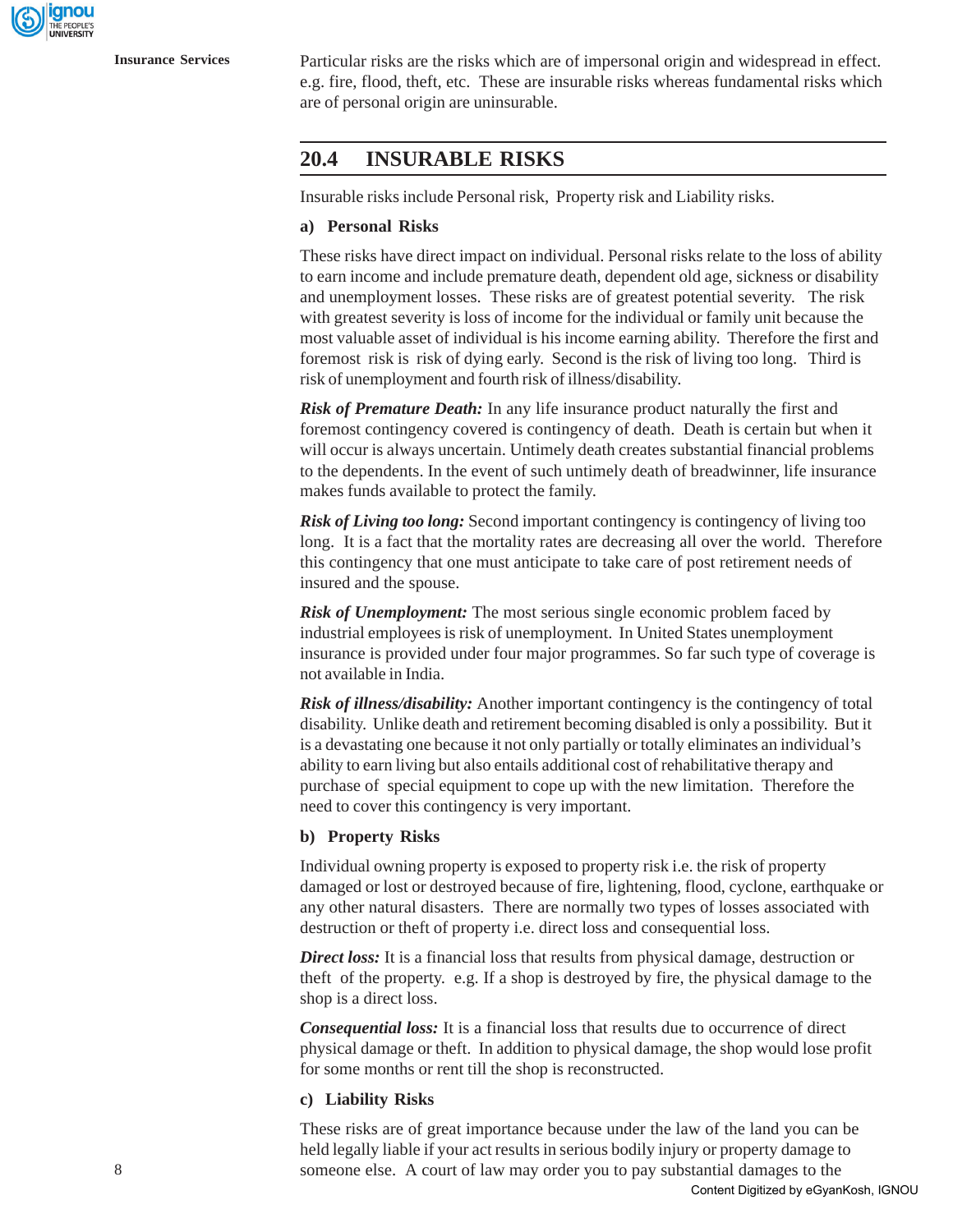

person/ persons you have injured. e.g. Motorist is legally liable if he meets an **Life Insurance** accident due to negligent driving. Another example can be of a business firm which can be held liable for defective products that may harm or injure customers. This is known as product liability. Professionals like engineers, brokers, accountants can be sued by clients due to alleged acts of malpractices. This is known as professional liability. In case of liability risk, there is no maximum limit with respect to the amount of the loss. One has a right to sue the motorist for any amount. e.g. Your car has actual cost of Rs. 5,00,000 the maximum physical damage; loss is Rs. 5 lakh but due to negligent driving causing accident resulting to severe bodily injury to someone he may sue you for any amount ranging from Rs. 1,00,000 to Rs. 1 crore. Secondly court of law can order to place lien on your income and financial assets to satisfy legal judgment. Thirdly legal defense costs are very high and without liability risk coverage, bearing substantial legal expenses is very difficult for individuals and business firms.

All the insurable risks are not only faced by individuals but also by the society therefore they may be handled by using four major methods viz. risk avoidance, risk control, risk retention and insurance. Generally preferable and practical method of handling risks is "Insurance".

# **Activity 1**

Talk to four/five people and try to find out their views on:

i) What insurance means to them?

..................................................................................................................... ..................................................................................................................... ..................................................................................................................... ii) Whether they feel a need for insurance? ..................................................................................................................... ..................................................................................................................... .....................................................................................................................

# **20.5 DEFINITION OF INSURANCE AND BASIC CHARACTERISTICS**

Insurance is a method of risk transfer. In insurance the losses of the unfortunate few are shared by fortunate many. The loss of an individual is shared by all those who are likely to face the same situation of loss. In other words, Insurance is the pooling of future unexpected losses by transfer of such risks to the insurers who agree to indemnify insured for such losses, to provide other preliminary benefits on their occurrence or to render services connected with the risk. This definition indicates the basic characteristics of insurance, viz.

**Risk pooling:** Insurers pool the risk i.e. the spreading of losses of unfortunate few over the entire group. In process actual loss is substituted by average loss.

**Risk Transfer:** Risk transfer takes place when an insurer agrees to pay loss that may occur and the uncertainty of financial result has been transferred to insurer from insured. For this insured pays premium to the insurer.

**Indemnification:** Insured is re-established to his or her approximate financial position prior to the occurrence of the loss.

An individual pays a premium while purchasing a policy and can make a claim if insured event occurs. The main functions of insurance are risk transfer by creation of common pool whereby losses of the few are met by the contributions of many.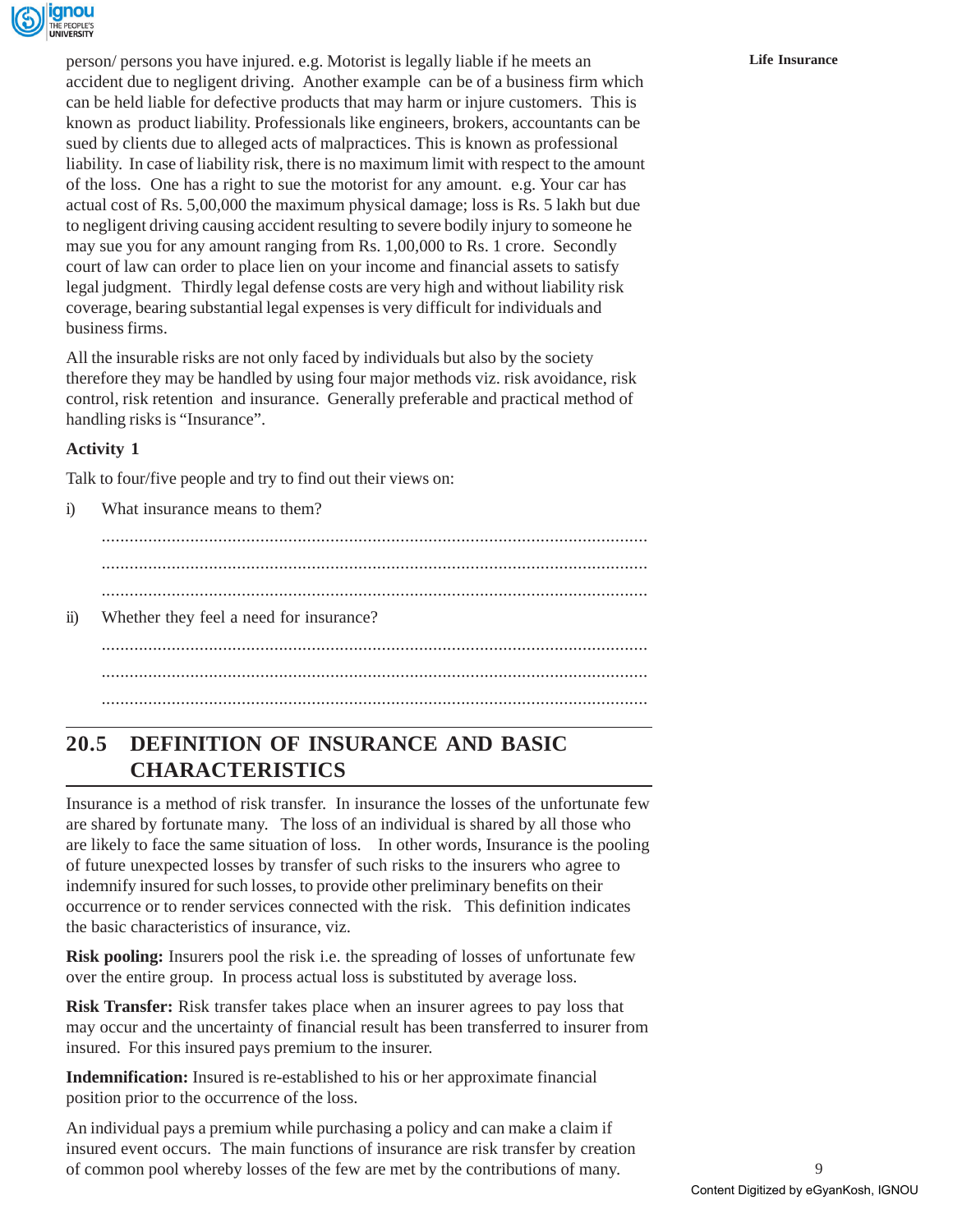

**Insurance Services** And charging equitable premiums i.e. the premium charged to each risk must reflect the severity of risk brought to the pool. If it is set too low losses will be made and if too high, business will lose competitive edge.

> Insurance policies are contracts whereby Insurance companies (Insurers) promise the insureds that they will pay the financial loss suffered by the insured in the event of occurrence of insured event and to get this promise insured pays premium (consideration) to the insured.

# **20.6 BASIC PRINCIPLES OF INSURANCE**

A contract is an agreement. It includes a set of promises that are imposed by law and for breach of promises law provides a remedy. Hence Insurance is under the purview of Contract Act.

Non life insurance policies are contracts of indemnity and involves insurable interest of insured. Basic principles of insurance are utmost good faith, insurable interest, indemnity, subrogation and contribution. Before proceeding to the classification of Insurance, let's review the principles of Insurance.

#### **Utmost Good Faith**

Insurance contract is done on utmost good faith i.e. in a contract of insurance, there is an implied condition that each party must disclose every material fact known to him. A representation is a statement made by an applicant (proposer) for insurance before the contract is effected. A misrepresentation of material fact makes the contract voidable at the option of insurer. Like misrepresentation , concealment has also the same legal effect. A concealment is defined as a failure of applicant to reveal the facts when obligated to speak. Applicant should not conceal the facts, even if the disclosure of the same may result into rejection of application. e.g. In case of fire insurance material facts are information regarding construction of the building, nature of goods stored, nature of process carried on, location, etc. To give one more example in case of accident insurance, one should give information regarding type of vehicle, nature of operation, tonnage, etc. in motor and in case of burglary, nature of goods, security arrangements, etc.

#### **Principle of Insurable Interest**

Insurable interest exists only if insured would suffer economic loss in the event of damage or destruction of insured object. For e.g. insurance of house or shop; damage to the house will result into financial loss to the owner. It is also necessary that insurable interest must exist at the time of loss. Secured creditors have insurable interest in the property for which they have given loan. To illustrate, Mr. Iyer cannot purchase insurance of Mr. Shah's house and collect the insurance claim if house is damaged. By doing this Mr. Iyer will be profiting from the insurance.

#### **Principle of Indemnity**

This principle argues that individual should not be permitted to make profit from the contract but should be re-established to the same financial conditions that existed prior to the occurrence of loss. In other words, insurance company agrees to pay not more than the actual amount of loss suffered by the insured. There are two fundamental purposes involved; first is to prevent the insured from making profits from occurrence of loss and second is to reduce moral hazard.

#### **Subrogation**

Another provision under the insurance contract which is preventing insured from making profits is subrogation. Subrogation means substitution of the insurer in place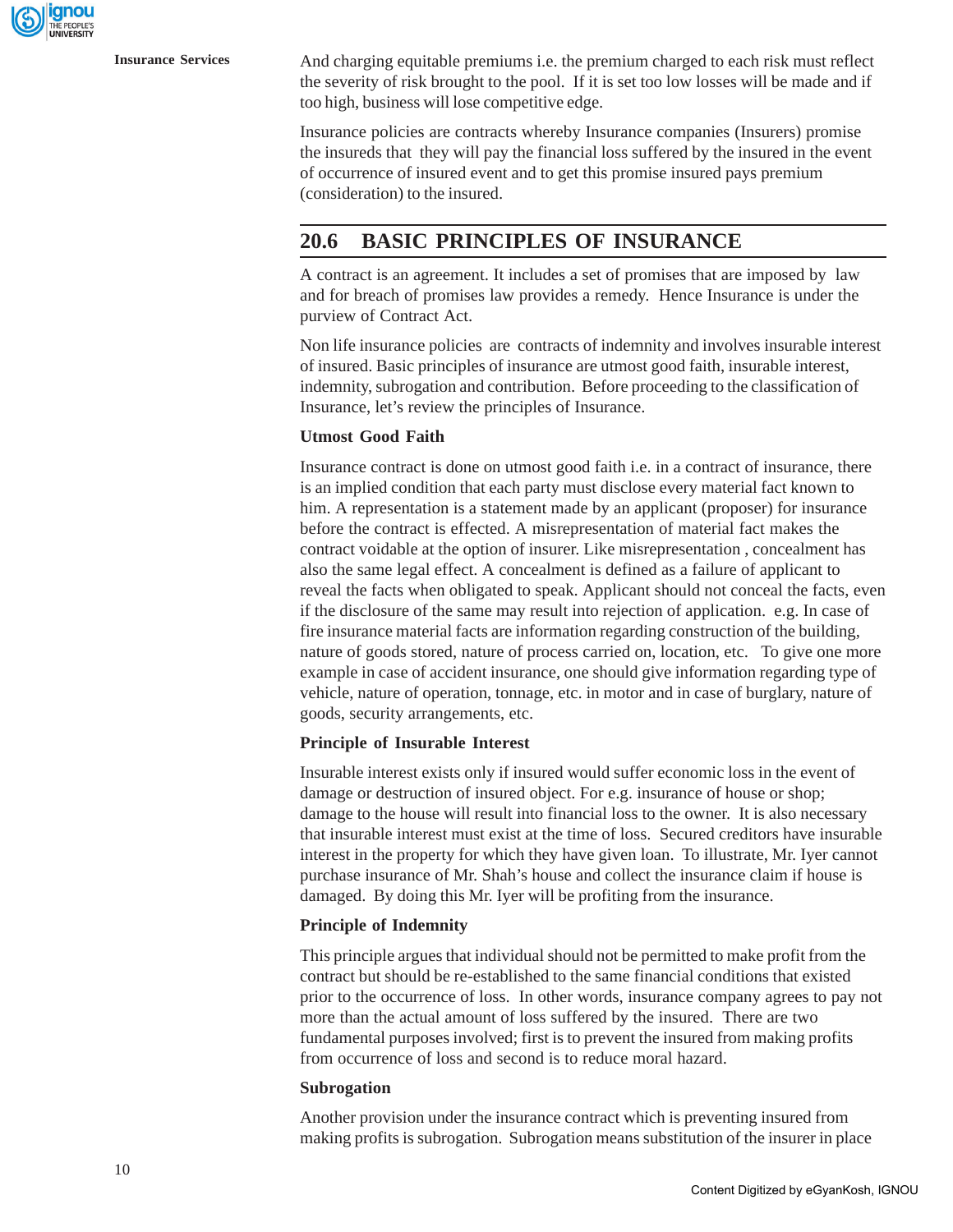

of insured for the purpose of claiming indemnity from third party for a loss covered by **Life Insurance** insured. e.g. a negligent car driver fails to stop at red signal and smashes into the car causing damage worth Rs. 10000. If he has comprehensive car insurance then insurance company will pay physical damage expenses and then make an effort to collect the cost of damage from negligent driver who caused accident.

#### **Contribution**

It is the right of insurer who have paid a loss under a policy to recover a proportionate amount from other insurers who have covered the liability for the same loss. e.g. A house is insured against the fire with two insurance companies under two different fire insurance policies with sum insured Rs. 20000. Fire occurs in the house causing loss of Rs. 20000 then in the event of loss the insurer who paid full claim has a right to recover Rs. 10000, the proportionate amount of claim paid, from the other insurer.

# **Deductibles**

Deductible is a provision by which a specified amount is subtracted from the loss payment otherwise payable to the insured. Deductible is used to eliminate small claims and the administrative expense of adjusting these claims. Deductible is the amount of the loss which the insured has to bear in each and every claim and in return substantial premium savings are possible. Insurance company shall be liable only when the amount of loss exceeds the 'deductible', e.g. A policy with Rs.100 deductible would mean that policyholder has to bear Rs.100 of each and every claim under the policy. You may choose a higher deductible to lower your premium. But it is not advisable to opt for a higher deductible to reduce the premium outgo.

One should make an informed decision by giving due consideration to policy coverage, service offered by insurer and such other aspects discussed above rather than basing the decision solely on the premium outgo. And one should know that no decision is an informed decision unless that decision is based on the correct and complete understanding of the policy wordings.

# **20.7 CLASSIFICATION OF INSURANCE**

Insurance may be classified according to the type of coverage. The conventional classification of Insurance is Life Insurance and Non-Life Insurance. Life insurance coverage can be further divided into life and health insurance. Non-life or General insurance is further classified into 2 categories Property Insurance and Liability Insurance. General Insurance is again classified into Commercial Line of Insurance i.e. for industry, small sector industry so also commercial organizations and Personal Line of Insurance for individuals, professionals.

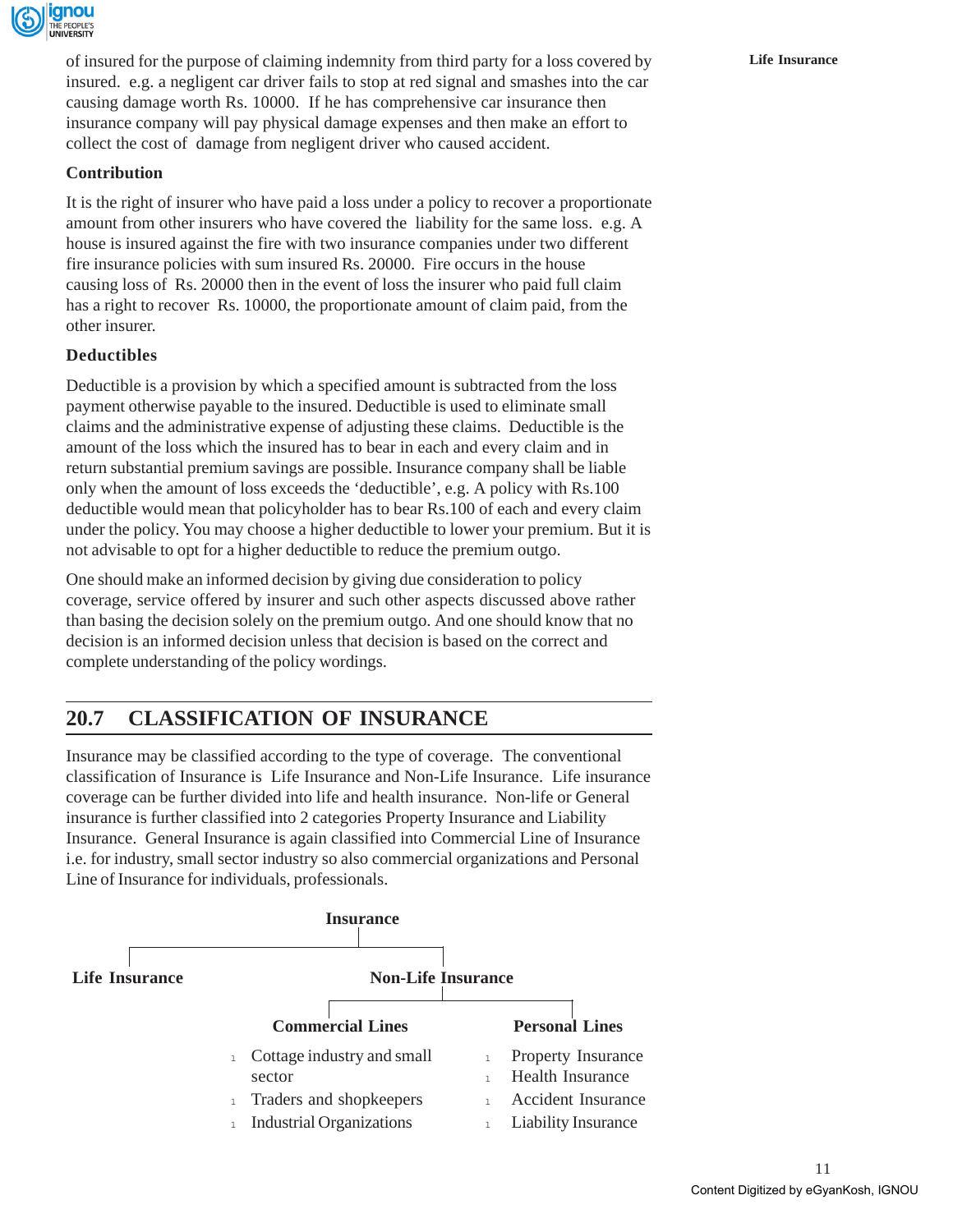# **Insurance Services Life Insurance**

Under the purview of this class of insurance, the risks associated with human life in general can be covered up to the limit specified called sum assured. A person can insure his or her life and his health against the contingencies like death, disability, surviving too long. In event of his death, his dependents will be reimbursed to the full amount that he was insured for. Or if the insured person meets with an accident or suffers from an illness that cripples him forever, he will be compensated with the complete sum assured anyway since he may not be able to lead a normal life again. In case, the accident is not that severe, he should be able to recover after medical treatment and rehabilitation. If he has opted for medical cover, then his medical expenses, treatment and medication will be paid for by his insurance policy.

#### **Non-Life Insurance (General Insurance)**

The scope of Commercial lines of insurance has been extended to the following categories and offer covers for:

#### **Cottage Industry and Small Sector**

#### **Traders and Shopkeepers**

- <sup>l</sup> Professionals and specific professions
- 1 Industries and commercial organizations
- <sup>l</sup> Rural industries and rural prospects

#### **Personal Line of Insurance**

- 1 Property Insurance
- 1 Health Insurance
- 1 Accident Insurance
- 1 Liability Insurance Covers

Property Insurance business may be classified under three broad heads viz. Fire, marine or Miscellaneous Insurance. General insurance business are generally contracts of indemnity and are totally different from Life insurance contracts. Within the framework of the policy of the general insurance the insured is indemnified or provided with compensation in the event of operation of an insured peril. The essentials of normal contract are equally applicable to general insurance contracts.

Property Insurance covers insurances of building, motor vehicles, marine & aviation, boilers machinery, furniture, fixtures, cash in transit, crop, cattle, etc.; whereas Liability insurance covers public liability (Third Party liability), Product Liability and Professional Indemnity.

Property insurance is designed to indemnify the insured for loss or damage to buildings, furniture or other personal property due to different ways in which property can be damaged. Property may be damaged due to fire, theft, engineering, breaking glasses, etc. The standard cover used by almost all the business and households is of Fire Insurance.

#### **Activity 2**

State the basic characteristics of insurance

............................................................................................................................ ............................................................................................................................ ............................................................................................................................ ............................................................................................................................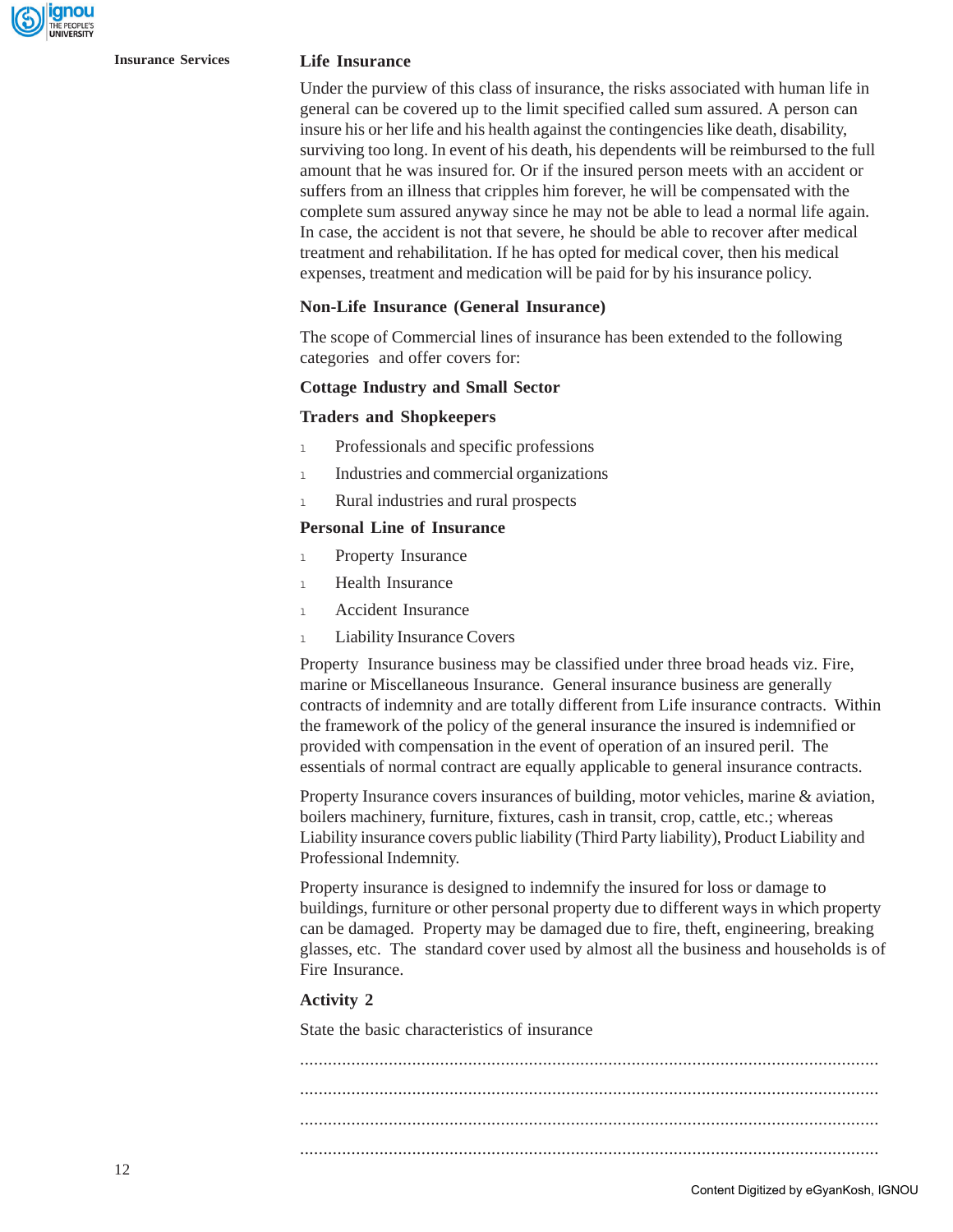

In property there is a specific sum insured.

The subject matter insured is described in concrete terms. The claim in the event of loss occurring is payable to the insured named in the policy and the sum assured is the limit of indemnity under the policy. A valid claim can arise only during the period of policy.

In Personal and commercial lines of insurance the most important insurance cover to protect buildings, property and other assets is of fire insurance. Second important cover is Marine Insurance that deals with Marine Cargo and Marine Hull. Hull insurance deals with the insurance of ships while cargo deals with goods and merchandise. In Miscellaneous insurance a large number of classes of insurance other than fire and marine are covered. Under miscellaneous insurance cover there are many types of covers viz. Motor Insurance which is major business under this class, Engineering Insurance, Liability Insurance, Burglary Insurance, Accident Insurance, Aviation Insurance, Personal insurance, etc.

This is a specialized branch of insurance and distinct from insurance related to property and persons. One of the most serious financial risks covered by insurance is that of loss through legal liability for harm caused to others. Each person has some legal rights. Violation of person's legal rights is called as legal wrong. A crime, a breach of contract and tort are three broad classes of legal wrong. A criminal is punishable by fine, imprisonment or death and torts is legal injury to another that arises when a person's rights are wrongfully invaded, like right to be free from personal injury, to enjoy personal privacy, etc. For torts the law allows remedy in the form of money damages. Torts are generally classified into intentional torts, absolute liability and negligence. We are mainly interested here with protection against the financial consequences of civil action arising out of only one of these torts i.e. negligence. Negligence can result in substantial liability. Negligence is the failure to exercise the degree of care required by the law.

# **20.9 FEATURES OF LIABILITY INSURANCE**

The salient features of Liability insurance are:

- 1) There is no specific sum insured in respect of this class of insurance instead there are only limits of liability like limit per accident, limit per individual and limit per period.
- 2) There is no specific subject matter insured which can be identified for purpose of liability insurance. The insurance is taken only in respect of the liability that may arise out of the insured's business or profession.
- 3) The claimant invariably happens to be other than the insured.
- 4) The claim only in respect of the legal liability that has to be established by the litigant/claimant third party against the insured. Such liability should be an enforceable one at law.
- 5) Claims can arise even after the expiry of the policy so long as the loss causing event has happened during the policy period.

There are numerous types of liability exposures which fall broadly into Public liability, product liability and professional indemnity . These exposures arise out of different functions performed and standards of care required of persons or organizations.

This policy covers the amount which the insured becomes legally liable to pay as damages to third parties as a result of accidental death, bodily injury, loss or damage to the property belonging to a third party.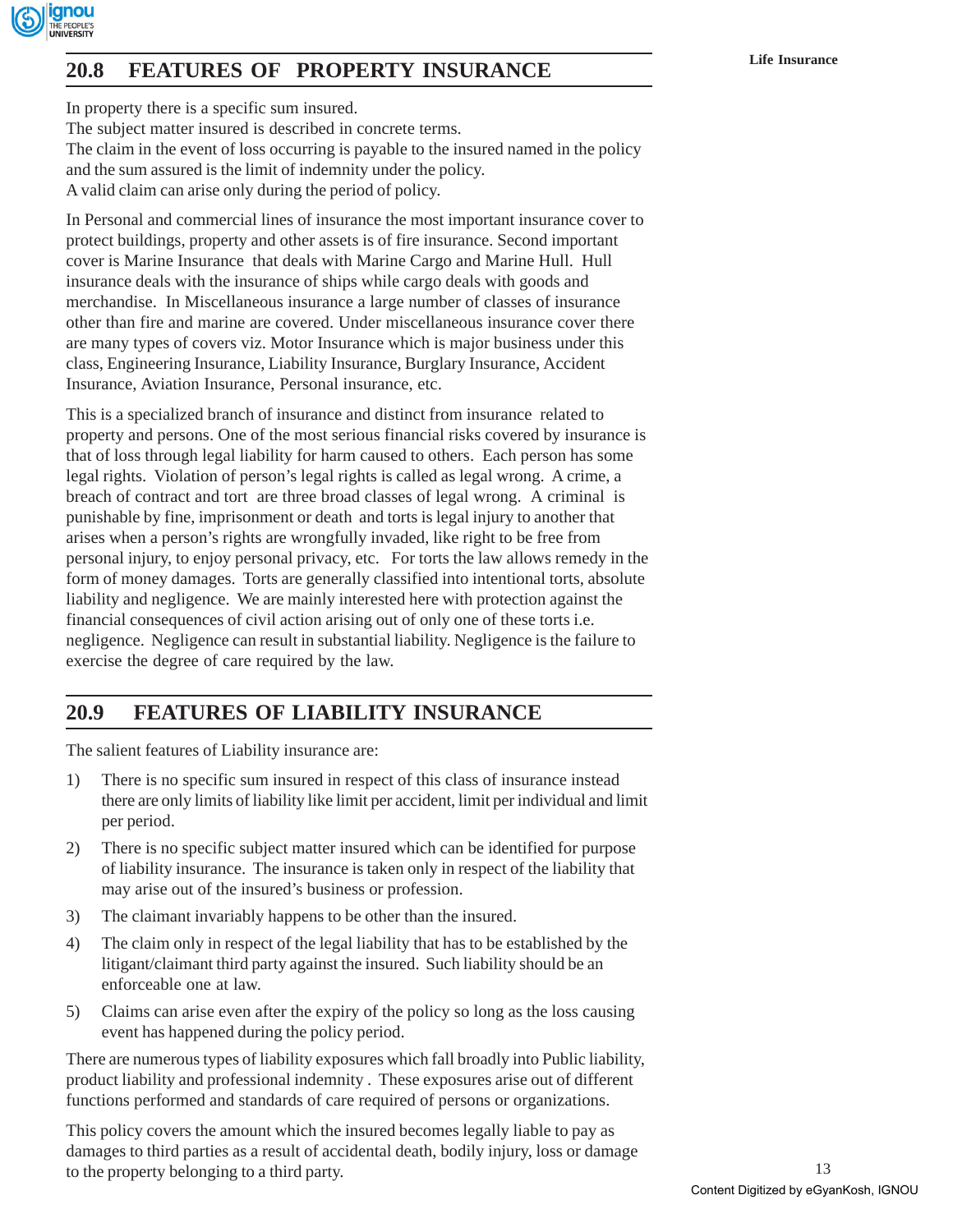# **Insurance Services 20.10 INSURANCE MARKET IN INDIA**

The following paragraphs which are extracted from the Annual Report, 2003-04 of the Insurance Regulatory and Development Authority (IRDA) gives the present status of insurance market in India. A copy of the full report of IRDA can be seen from IRDA's website.

"The insurance sector was opened up in the year 1999 facilitating entry of private players into the industry. At the time of opening up, it was visualized that well established industrial houses would take the opportunity to come forward to establish insurance companies both in the life and non-life segments, either on their own or as joint ventures in collaboration with foreign insurance companies. The entry level capital requirements were kept sufficiently high at Rs. 100 crore to deter corporates other than those who had sufficiently long term interests, and which had the capability to continuously raise funds through equity contributions from the promoters till such time as the operations stabilize.

The regulatory framework which was designed for the operation of insurance companies laid down the ground rules for insurers and is equally applicable to both the state owned and the private insurers. The new environment has facilitated competitive conditions, and the industry has exhibited a healthy growth trend, in both the life and non-life segments. (Tables 20.1 and 20.2 give the key market indicators and the number of registered insurers in India). The new players not only succeeded in establishing themselves, but also captured a healthy market share. The existing insurers have also been able to show growth in the premium underwritten by them. From total premium underwritten of Rs. 34,898 crore in the year 2000-01 to Rs. 66,287.93 crore in the year 2003-04, the life insurance industry has seen the new players stabilize their operations, while simultaneously, the State owned life insurer has strengthened its position, with total premium of Rs. 63,167.60 crore. The premium numbers bring out the fact that the size of the life insurance market has grown over the four years of liberalization. During the year 2003-04, the life insurance industry (total premium) grew by 18.91 per cent, with LIC recording a

| Life and non-life Market in India<br>Global insurance market<br>(as on 31st December 2003)                                         | Rs. 83,645.11 crore<br>US \$2940.67 billion<br>Nominal growth: 11.71 per cent<br>Inflation adjusted: 2.0 per cent         |
|------------------------------------------------------------------------------------------------------------------------------------|---------------------------------------------------------------------------------------------------------------------------|
| Growth in premium underwritten in India<br>and abroad in 2003-04<br>Geographical restriction for new players<br>Equity restriction | Life: $18.91$ per cent<br>Non-life: 11.16 per cent<br>None<br>Foreign promoter can hold upto<br>26 per cent of the equity |
| Registration restriction                                                                                                           | Composite registration not<br>available                                                                                   |

| <b>Type of business</b> | <b>Public Sector</b> | <b>Private Sector</b> | <b>Total</b> |
|-------------------------|----------------------|-----------------------|--------------|
| Life Insurance          |                      | $13*$                 | 14           |
| General Insurance       | 06                   | 08                    | 14           |
| Reinsurance             | O I                  |                       | 01           |
| Total                   | 08                   | 2.1                   | 29           |

\* One has commenced operations in 2004-05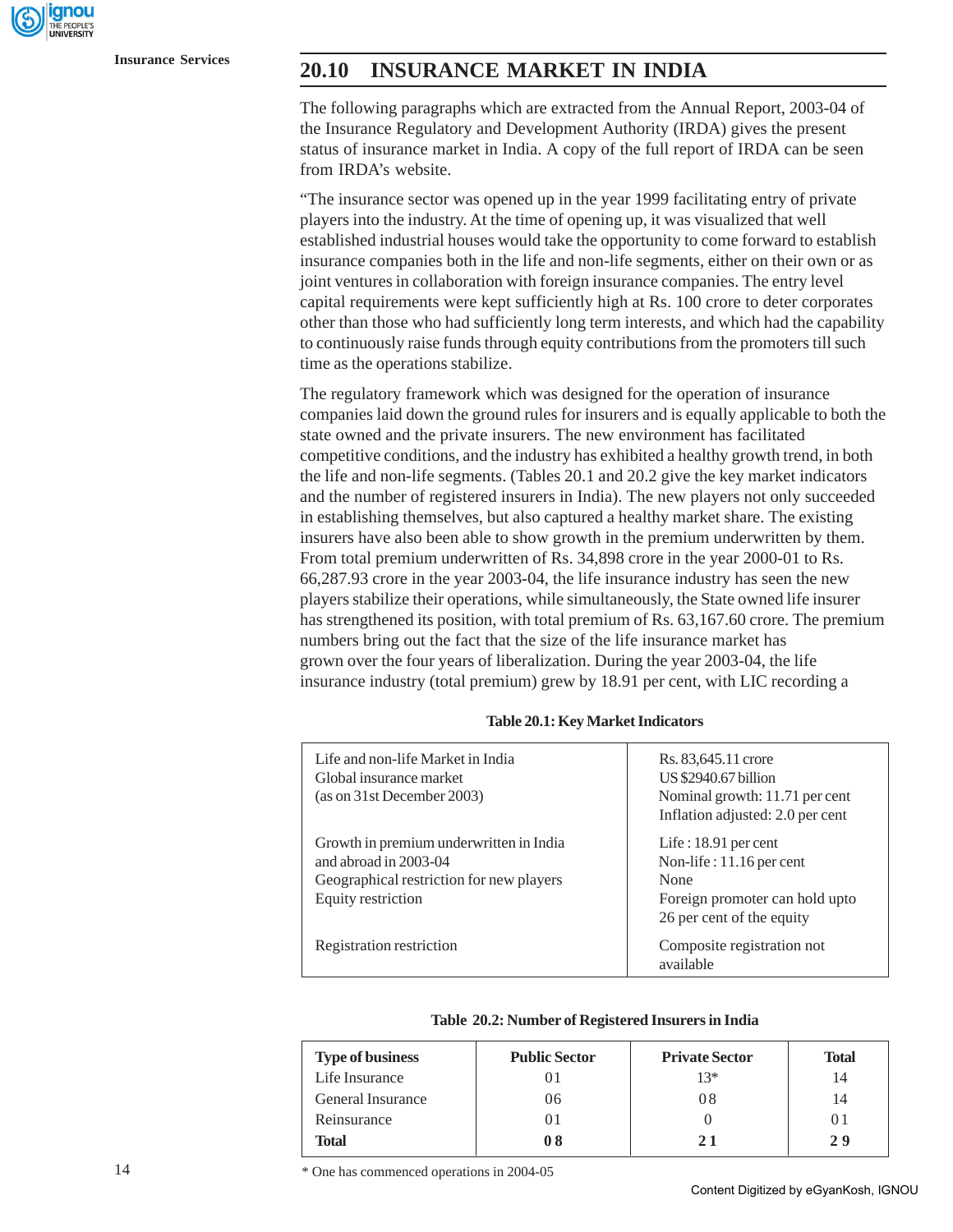

growth rate of over 15.63 per cent. The share of the new insurers increased to **Life Insurance** 4.71 per cent from 2 per cent in the previous year. In terms of first year premium, LIC and the private insurers held a market share of 87.44 and 12.56 per cent respectively.

Similarly, in case of non-life sector the industry has grown from Rs. 10,779 crore in 2000-01 to Rs. 17,357.18 crore in 2003-04. The total premium underwritten by the public sector insurers has grown from Rs. 10,771.96 crore to Rs. 15,099.35 crore.

Over the last four years, the premium underwritten by the new insurers has increased to Rs. 2,257.83 crore, taking their market share to 13 per cent. In 2003-04, the non-life insurance industry recorded a growth rate of 11.16 per cent over the previous year.

# **20.11 LIFE INSURANCE: AN INTRODUCTION**

Life insurance is designed to be an effective and efficient means of planning for adverse financial consequences in the event of untimely death of income earner for the average family. During the life span of an individual his needs may vary. At different stages of life cycle his needs are different. Also changes in the economic and social environment greatly influence the needs, choices and expectations of customers. To make a product marketable, it must satisfy needs and expectations of customers. Insurers have launched a varied range of products viz. from traditional highly risk oriented term assurance plan to highly investment oriented plans. These new plans are becoming increasingly popular because they offer living benefits such as long-term care, critical illness covers and investment oriented plans tailored to cater to the ageing population, which helps policyholders to maintain their standard of living. Insurance company's success results from how well its products and services meet the needs of customers. In order to reach the maximum possible customers having diverse needs, products must be differentiated. Product features that are used to differentiate them include, maximum and minimum face values i.e. sum assured, principal and supplementary benefits of the policy, embedded or in built options available under the policy, the possible riders being included to increase death benefits and flexibility, premium paying modes available, policy term, settlement of the policy may be arranged and the other provisions under the policy. All these product features constitute Life insurance product design.

# **20.12 PRODUCT DESIGN**

Life Insurance product designs have 3 broad attributes

- 1) **Kind of Contingencies Covered :** Various contingencies like death, accident, disability, living too long
- 2) **Pattern of Premium Payment** : Single, level-annual, half yearly, quarterly, monthly, limited term
- 3) **Pattern of Benefits Received :** Participating in profits, non-participating, Tax, death/survival benefit, accident benefit, etc.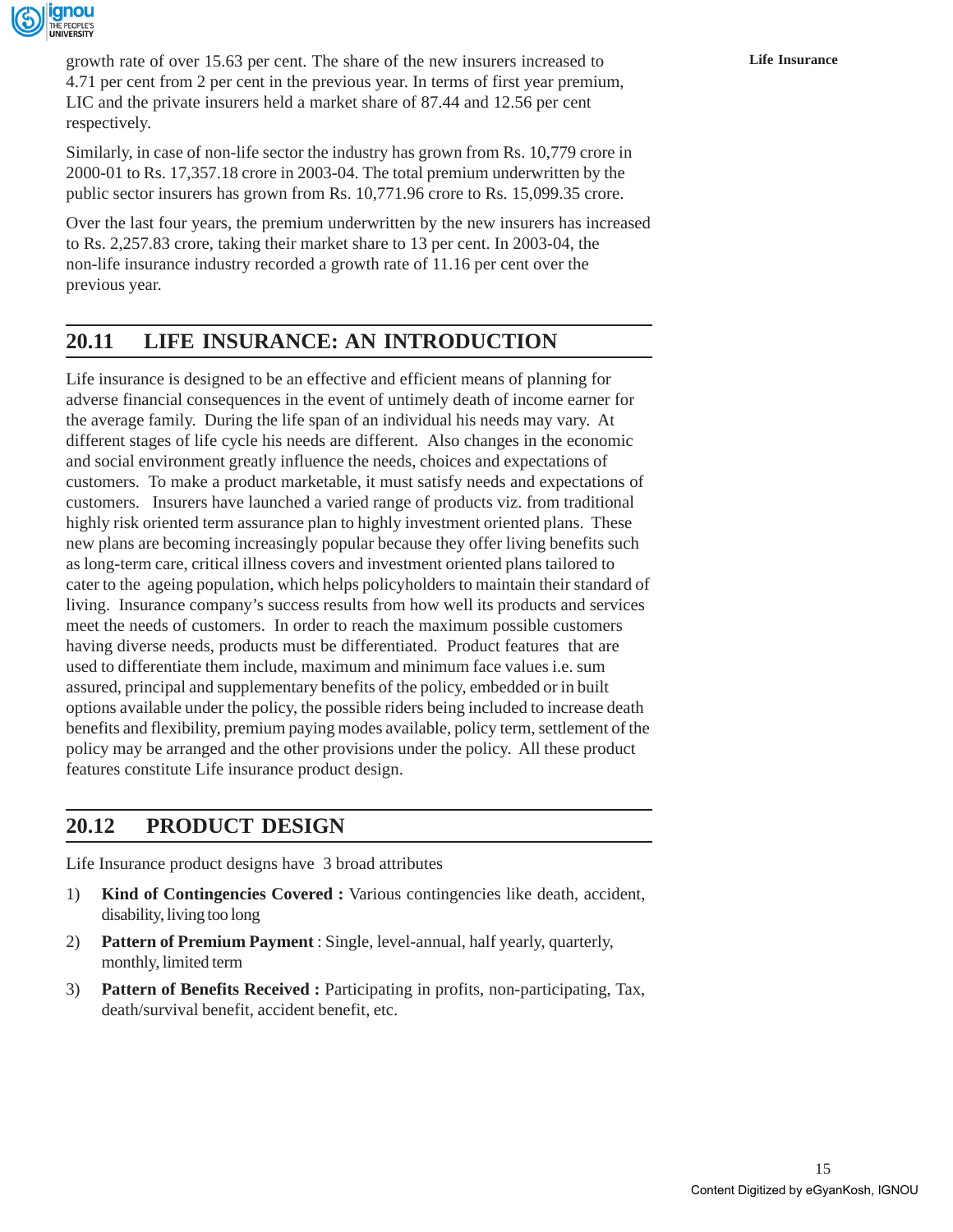

**Insurance Services**

| <b>Product</b>                         |                                                                                                            |                                        |                                                 |  |
|----------------------------------------|------------------------------------------------------------------------------------------------------------|----------------------------------------|-------------------------------------------------|--|
| <b>Contingencies</b><br><b>Covered</b> |                                                                                                            | Þ<br><b>Embedded</b><br><b>Options</b> | Patterns of<br><b>Premium</b><br><b>Payment</b> |  |
| 능<br>Principal                         | ь<br>Subsidiary                                                                                            | Loan                                   | Single                                          |  |
| Contingencies                          | Contingencies & Benefits                                                                                   | With/Without<br>Profits                | Level Annual<br><b>Half Yearly</b>              |  |
| Premature<br>Death                     | Dreaded Diseases/<br><b>Critical Illness cover</b><br>Major Surgical Assistance<br><b>Accident Benefit</b> | Periodical<br>Payment on<br>Survival   | Quarterly<br>Monthly                            |  |
| Living too<br>Long                     | Fixed/Variable Term<br>Conversion facility/portability                                                     |                                        | <b>Limited Payment</b>                          |  |
| Disability                             | Pledged for loan                                                                                           |                                        |                                                 |  |
|                                        | Guaranteed addition                                                                                        |                                        |                                                 |  |
|                                        | Loyalty addition                                                                                           |                                        |                                                 |  |
|                                        | Premium waiver                                                                                             |                                        |                                                 |  |
|                                        | Surrender/paid up                                                                                          |                                        |                                                 |  |
|                                        | <b>Special Surrender</b>                                                                                   |                                        |                                                 |  |
|                                        | Transferable                                                                                               |                                        |                                                 |  |

# **20.13 PRINCIPAL CONTINGENCIES**

# **Death**

In any life insurance product naturally the first and foremost contingency is contingency of death. Death is certain but when it will occur is always uncertain. In the event of untimely death of breadwinner, life insurance makes funds available to protect the family. Such untimely death creates substantial financial problems to the dependents even forcing them to compromise on standard of living. Death benefits can be paid within a few days of the claim and are, therefore, excellent source of immediate cash to the surviving family members.

# **Surviving Too Long**

Second important contingency is contingency of living too long. It is a fact that the mortality rates are decreasing all over the world. Therefore, this contingency that one must anticipate to take care of post retirment needs of insured and the spouse. It is well known that the life span of an average Indian is also increasing. In 1947, at the time of independence, the average life span was 35 years, it increased to 61 in 1991 census and is expected to increase to 80 by 2020. Thus, the present generation of Indians who are in the age group of 30 to 45 would be expected to live for at least 15 years after retirement. Because of unpredictability of human life there would be a danger of surviving more than expected lifetime and finding the assets and income totally consumed prior to death due to the increasing cost of medical expenses with the age and cost of self-maintenance rising due to inflation. Annuity plans help elderly persons by giving them income and some deferral income taxes as long as annuitant lives. There is also an option available that the purchase price will be paid back to the beneficiary in the event of death of the annuitant. This amount can then be used to support the surviving spouse or to make a bequest.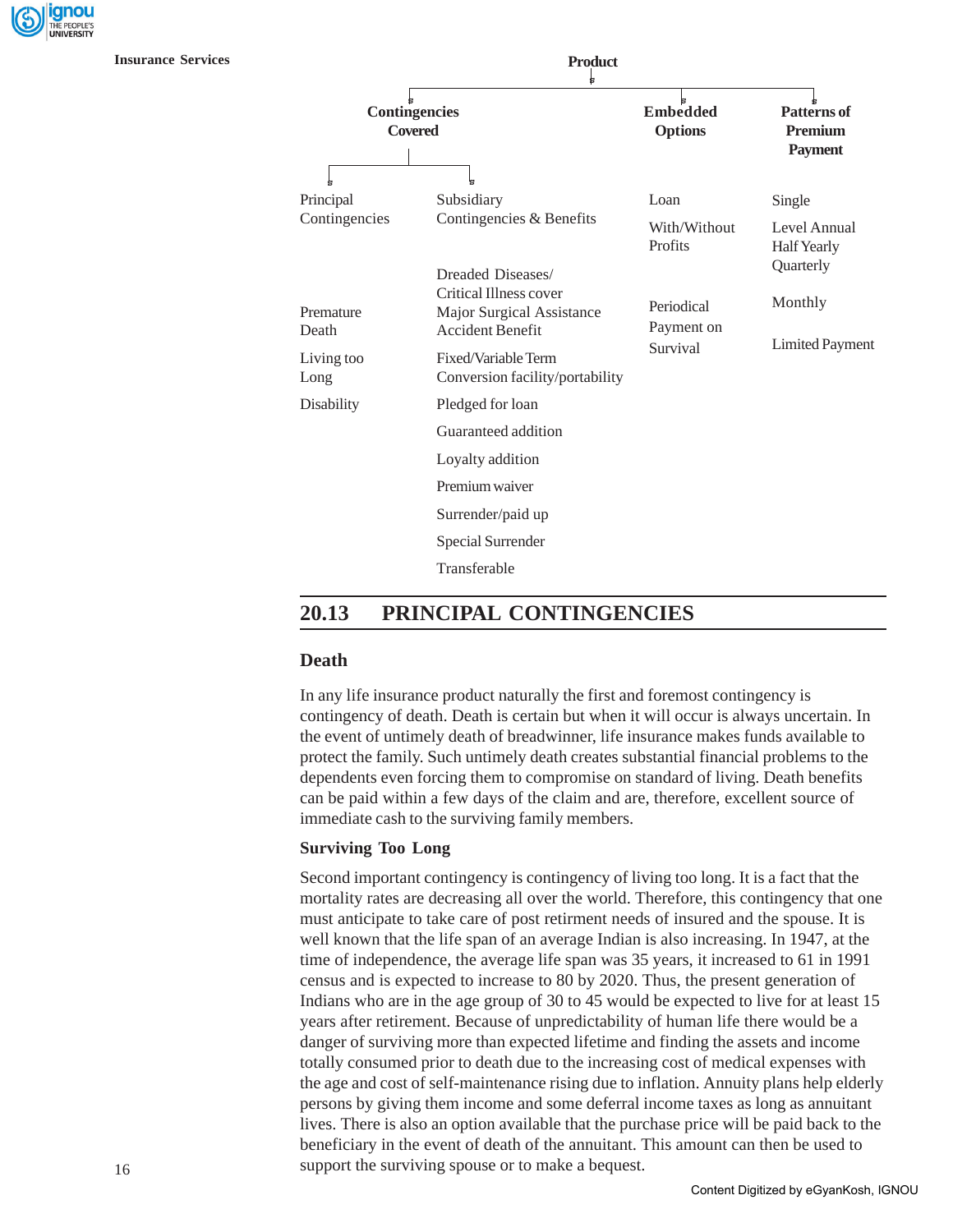# **Disability Life Insurance**

Third important contingency is the contingency of total disability. Unlike death and retirement, becoming disabled is only a possibility. But it is a devastating one because it not only partially or totally eliminates an individual's ability to earn living but also entails additional cost of rehabilitative therapy and purchase of special equipment to cope up with the new limitation. Therefore the need to cover this contingency is greater than ever. Though the mortality rates have declined in the recent years the incidence of disability due to accident, chronic diseases, emergence of AIDS and injuries due to rigorous fitness programme activities like jogging, high-impact aerobics, etc. The disability cover not only provides cover to disabled individual for treatment but also dependent family members with the amount of monthly indemnity as per policy conditions and waiver of premium during any period of disability.

These are the three principal contingencies covered in life insurance products for protection against financial consequences associated with early death, living death (disability), living too long (postponed death). In addition to these main contingencies there are some other low priority contingencies. The most prominent among those are Mortgage Redemption, Children's education, Marriages of children.

# **20.14 OTHER CONTINGENCIES**

**Mortgage Redemption:** Home ownership is prevalent among middle-income families today but are burdened with mortgage sometimes financed by life insurance companies. The mortgages are amortized over a period of 15-30 years but it is highly probable that a large unpaid balance will still be outstanding upon death of a person with dependent children. To cover this contingency in the event of death of insured (loanee) proceeds of the policy are adjusted against the loan; so it will substantially reduce the burden of paying installments of mortgage.

**Children's Education:** Under present conditions the educational expenses range from about Rs. 5000/- to Rs. 25000/- per year. College or professional education is beyond the means of many children who lose an income-earning parent in childhood. Insurance companies have variety of policies which fund expenses of education of children after certain age or pay annuity for their general maintenance in the event of death of insured parent or otherwise as per the policy conditions.

**Marriages of Children:** For making gifts to children or anticipating marriage expenses of children after some years, the cover will be purchased. In the event of death/maturity at specified date, the amount will be payable to the beneficiary.

In past these special needs were taken care of by traditional investment products like fixed deposits, mutual fund schemes. Now there are life insurance products also to cater these special needs. Increased consumer awareness about all these products has enhanced product competition not only among life insurers but also competition from other financial services. The net effect of this competition is evolution of bettervalued and more flexible products. The competition within the life insurers, between the life insurers and other financial institutions has put pressure on actuaries to design and offer lower cost policies. In an effort to gain competitive advantage insurers have adopted several innovative product design approaches. In these products some benefits are inbuilt and some supplementary benefits are added by endorsements to the contract i.e. riders that permits flexibility in adapting basic plans to individual needs. To obtain these supplementary benefits a small extra payment of premium is required. Let's have a look at supplementary benefits or embedded (in built) options and riders.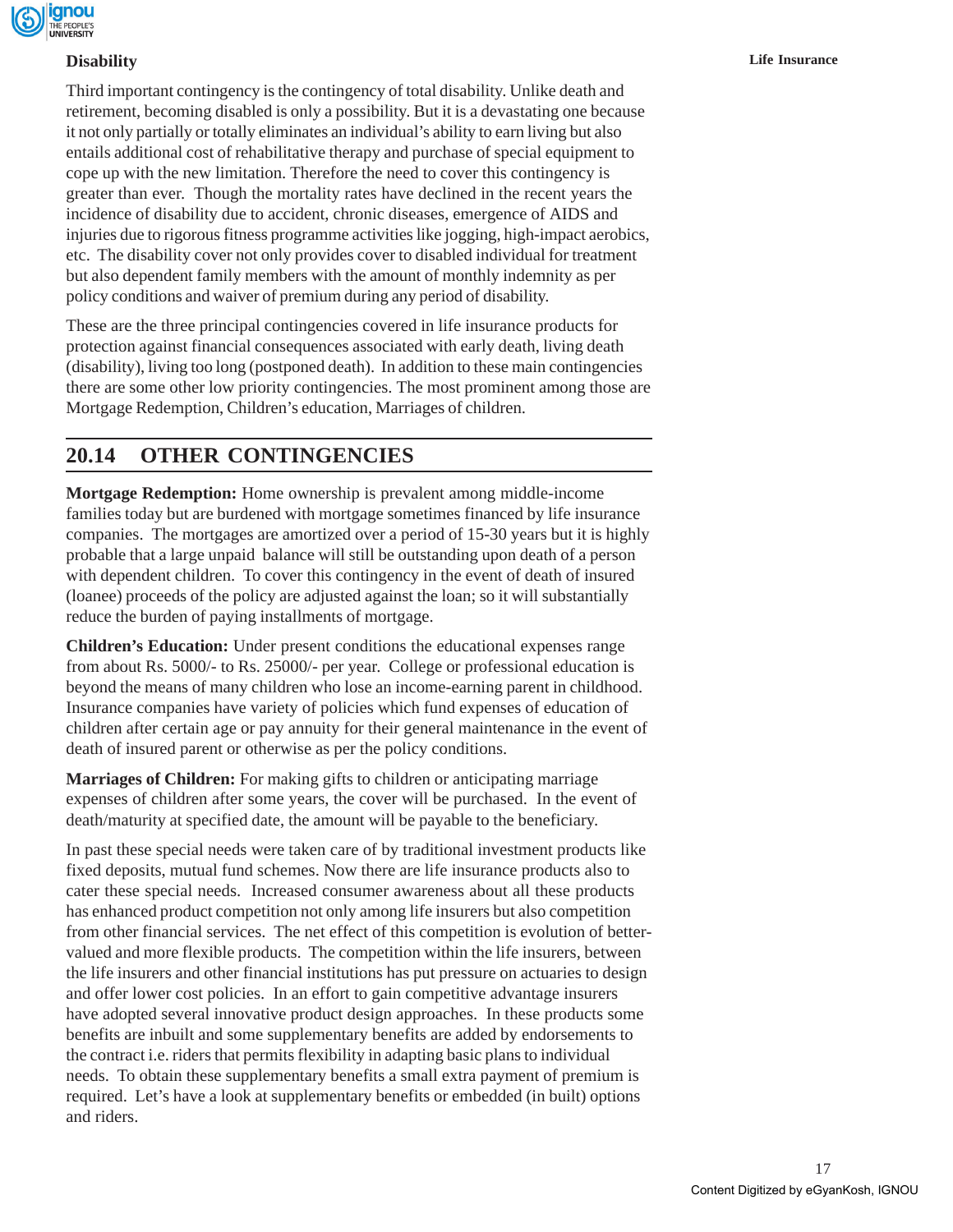1) Consult two/three people and find their expectations from insurance.

....................................................................................................................

- ....................................................................................................................
- 2) Give the broad attributes of life insurance product design.

.................................................................................................................... ....................................................................................................................

....................................................................................................................

# **20.15 SUPPLEMENTARY BENEFITS OR EMBEDDED OPTIONS**

**Participating/Non-participating:** In participating policies insured will benefit or suffer from the favourable or unfavourable operating experience of life insurance company. Policies that pay dividends/bonuses are called **participating**. The policies which are sold on guaranteed benefits that do not vary with the experience of the company are known as **non-participating** policies.

**Loan:** It is the policy provision that permits the company to grant a loan to the policyholder. It is a source of liquidity. **Policy Loan** is usually granted within the surrender value of the policy. Normally insurers grant up to 90% of the Surrender Value as loan. The policyholders, who avail of this loan, have to pay interest on the loan at rates prevailing at the time of granting of the loan and will also have to repay the loan whenever necessary.

**Surrender Value:** Surrender value may be taken in cash or reduced amount of paid up insurance or extended term assurance for full face amount. After the policy has been in force for long enough, the surrender charges decline. The Surrender value will be paid after deducting initial heavy expenses at the time of issuance. The cash surrender value option is available later than 3 years for most policies issued in India. The company has no future obligation under the policy. This privilege provides a ready source of cash to meet financial emergency or to take advantage of business opportunity.

**Reduced Paid up Insurance:** The net cash surrender value is used to purchase a reduced amount of paid up insurance of the same type as the original policy exclusive of any riders. All the riders are terminated.

**Extended Term Insurance:** This option permits policy owner to exchange net Surrender value for paid up term assurance for the full face amount. The length of extended term insurance is determined by applying net surrender value as a single term insurance premium to provide level term insurance for whatever duration the funds will carry the policy.

**Automatic Premium Loan:** Many companies include this provision to protect against unintentional lapse, when a premium payment is overlooked or due to temporary inability to pay the premium. Such loan bears interest applicable to policy loan.

**Conversion Option:** This feature permits policyholder to exchange the term policy for whole life policy or endowment insurance contact without evidence of insurability. This serves need of those who want permanent protection but are presently unable to pay the higher premiums for whole life or endowment plans. Conversion must take place within specified number of years after issuance. This facility increases flexibility of term plan.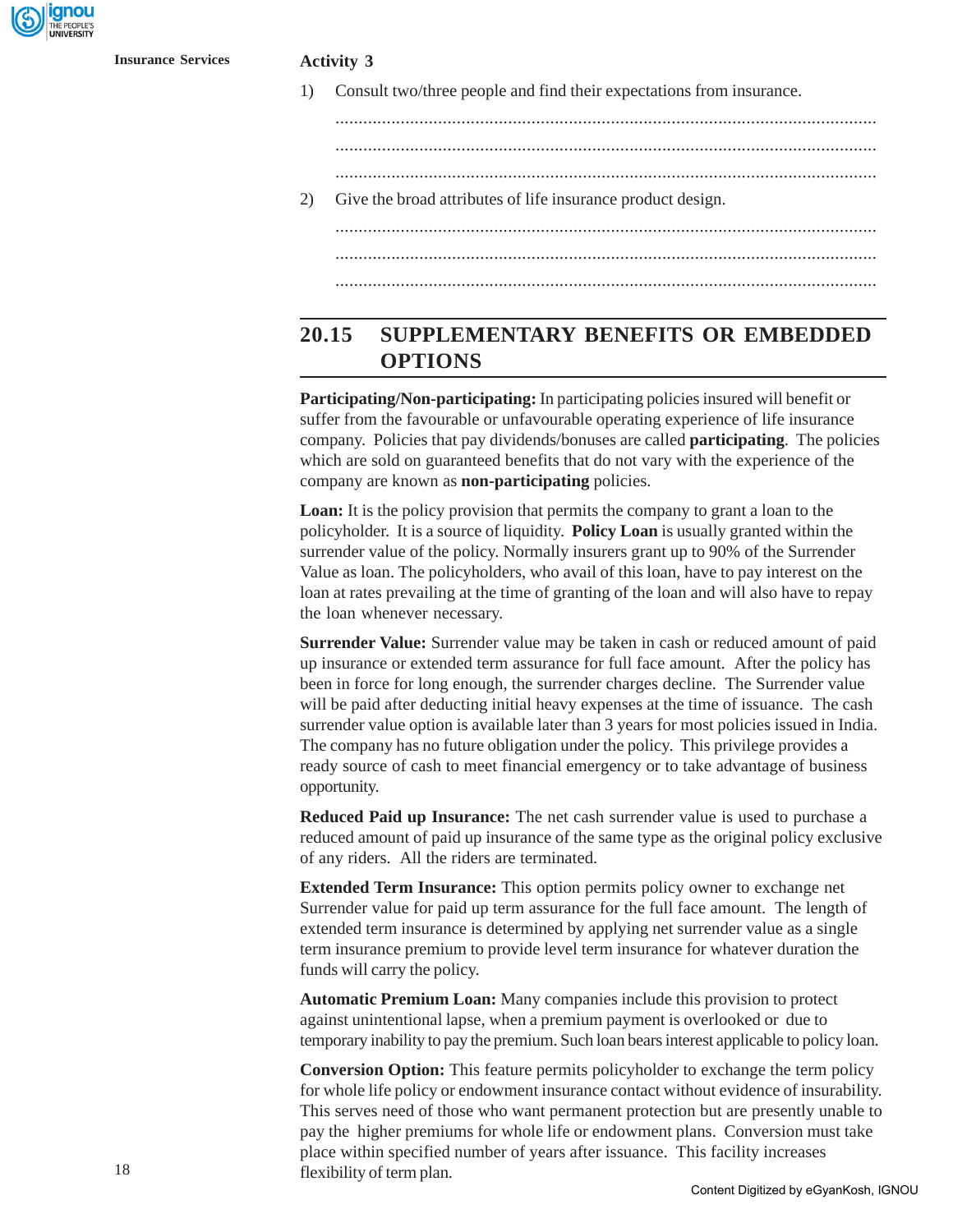

**Guaranteed Additions:** Insurance company agrees to refund the money at a **Life Insurance** guaranteed amount per Rs. 1000 face value per year for the life of contract. In the event of death of insured, a face value in addition to guaranteed additions will be paid to the beneficiary or otherwise guaranteed additions are compounded until the termination date of contract. Usually guaranteed amount per 1000 sum assured is competitive with other long term fixed deposits.

**Loyalty Addition:** Insurance companies pay loyalty additions on death after specified number of years from commencement of the policy or at maturity of the policy provided it is in full force. The amount of loyalty addition depends upon the future experience of the company in respect of investment returns, expenses and mortality.

**Return of Premiums:** Policies sometimes include provisions whereby on death of insured an additional death benefit equal to sum of the premiums paid will be paid to the beneficiary if death occurs within a stipulated time period. Term Insurance policies sometimes include provision whereby if the insured survives after maturity the benefit equal to sum of the premiums will be paid to him. In some policies there will be provision that it will return some portion of the premium/ face value at specified interval. e.g. In a Money Back Policy 25% of sum assured is paid to the insured after every 5 years. It gives liquidity advantage to the policy owner.

From the preceding discussion, it should be clear as to what are the embedded options available under life insurance policies. We shall now discuss some of the common riders which could be purchased along with the basic insurance policy.

# **20.16 RIDERS**

Riders are the add-ons that one may buy and add the benefits to the basic insurance policy. These add-ons or riders are additional benefits that can be purchased along with a basic insurance policy, to make the basic policy to match individual's present and future requirements. Theoretically a rider can be purchased anytime during the lifetime of the policy depending on the need. But as of now, companies do not allow riders to be purchased after the policy is issued, i.e., riders are to be purchased only at the time of commencement of the policy. But as the riders are becoming more popular in the market insurers may think of allowing the purchases of riders any time during the policy period.

There are 2 kinds of effects of riders on Basic Plan. When a claim for benefit under a rider is made, it can either result in payment of the benefit along with the termination of the entire policy contract, whereby the basic policy also will come to an end or the policy may continue to exist till the original date of maturity with only the rider getting turned off. For example, a Critical Illness rider can provide for payment of a lump sum in case of affliction with one of the illnesses covered, with the Basic policy continuing to cover the risk of death or survival or getting terminated. Rider can provide for waiver of premium on basic policy in case of critical illness apart from Paying a lump sum. Hence as financial planner you have to be conversant with the benefits that a rider provides while also knowing the effect it has on the basic policy.

Policy owners normally attach riders to basic policies to acquire additional protection at or close to net rates.

1) **Accidental Death Benefit:** When the death results from accidental or bodily injury or accidental means, accidental death benefit doubles the sum assured payable. In some policies accidental death benefit is some other multiple of sum assured. It generally terminates after insured reaches age 65. This is one of the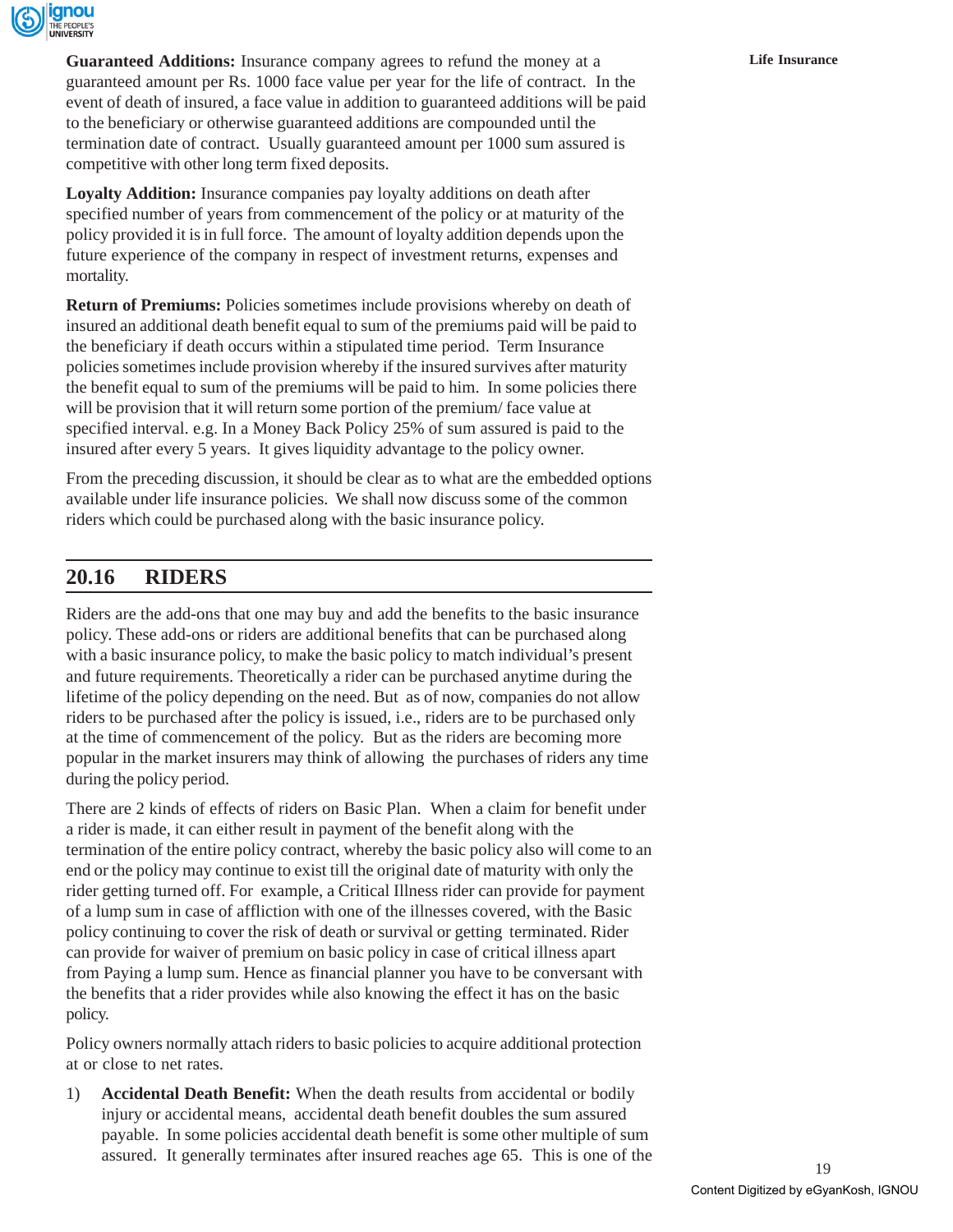ignou

**Insurance Services** most popular riders because of small premium, coupled with the belief of most persons that if they die, the cause will be an accident.

- 2) **Accelerated Death Benefit:** It involves the payment of all or portion of life insurance policy's face value prior to the insured's death because of adverse medical condition of insured. It is also referred to as living insurance. It may take three forms as follows
	- a) *Terminal Illness Coverage:* This coverage provides that a specified maximum percentage typically 25 to 50% of the life policy's death benefits can be paid if the insured has been diagnosed as having a terminal illness. Most provisions require that the insured have a maximum of either six months or one year to live. Many companies make no explicit charge for the coverage because they believe that they can absorb the cost of prepayment of what would be resulting in death claim shortly.
	- b) *Catastrophic Illness Coverage or Dreaded Disease Coverage:* The provision covers illness typically including stroke, heart attack, cancer, renal failure and similar catastrophic illnesses. In this case insured must be diagnosed as suffering from one of the several catastrophic diseases. Both terminal and catastrophic illness coverage provide that the policy death benefits are reduced on payout basis and cash values are reduced in proportion to death benefit reduction.
	- c) *Long Term Care Coverage:* It provides benefits of skilled nursing home care, custodial care and home health care. When the insured is unable to perform a certain number of activities such as eating, bathing, dressing, general mobility, toileting or taking medication. When the rider is a dependent rider the death benefit and cash value benefits are reduced by long term care benefits. When they are independent riders their benefits may be paid out without reducing underlying policy benefits.
- 3) **Waiver of Premium:** The waiver of premium benefit offered by life insurance companies provides that in the event of total disability of insured before age 65 the premiums on the contract will be waived during the continuance of disability beyond the specified waiting period. All the benefits under the contract, viz. bonus, cash value, loan paid. The contract continues as if the insured is paying the premiums. Death benefit remains unaffected.

Following are some more riders available in the developed markets which are currently not available in India.

- 4) **Guaranteed Insurability Option:** This option permits an insured to purchase additional amount of insurance without providing evidence of insurability at three years interval provided the insured has not reached specified age. In most cases the additional insurance is limited to a multiple of basic policy face amount or for the additional purchase option which ever is smaller. The maximum amount of each option is \$ 50,000/-. This rider can prove of value especially to those whose family health history suggests that potentially significant medical problems may develop.
- 5) **Cost of Living Rider:** It can be added to most forms of life insurance. It can be useful when one's needs for life insurance are expected to change over time in approximately the same proportion as changes in the cost of living.
- 6) **Disability Income Benefit:** Companies that provide disability income often pay monthly 1% of face value. Many companies limit the maximum monthly income that they will issue. The premiums on both base policy and rider will be waived during a period covered disability. Six months total disability is considered as permanent and they commence payment at the end of sixth month. Dividends/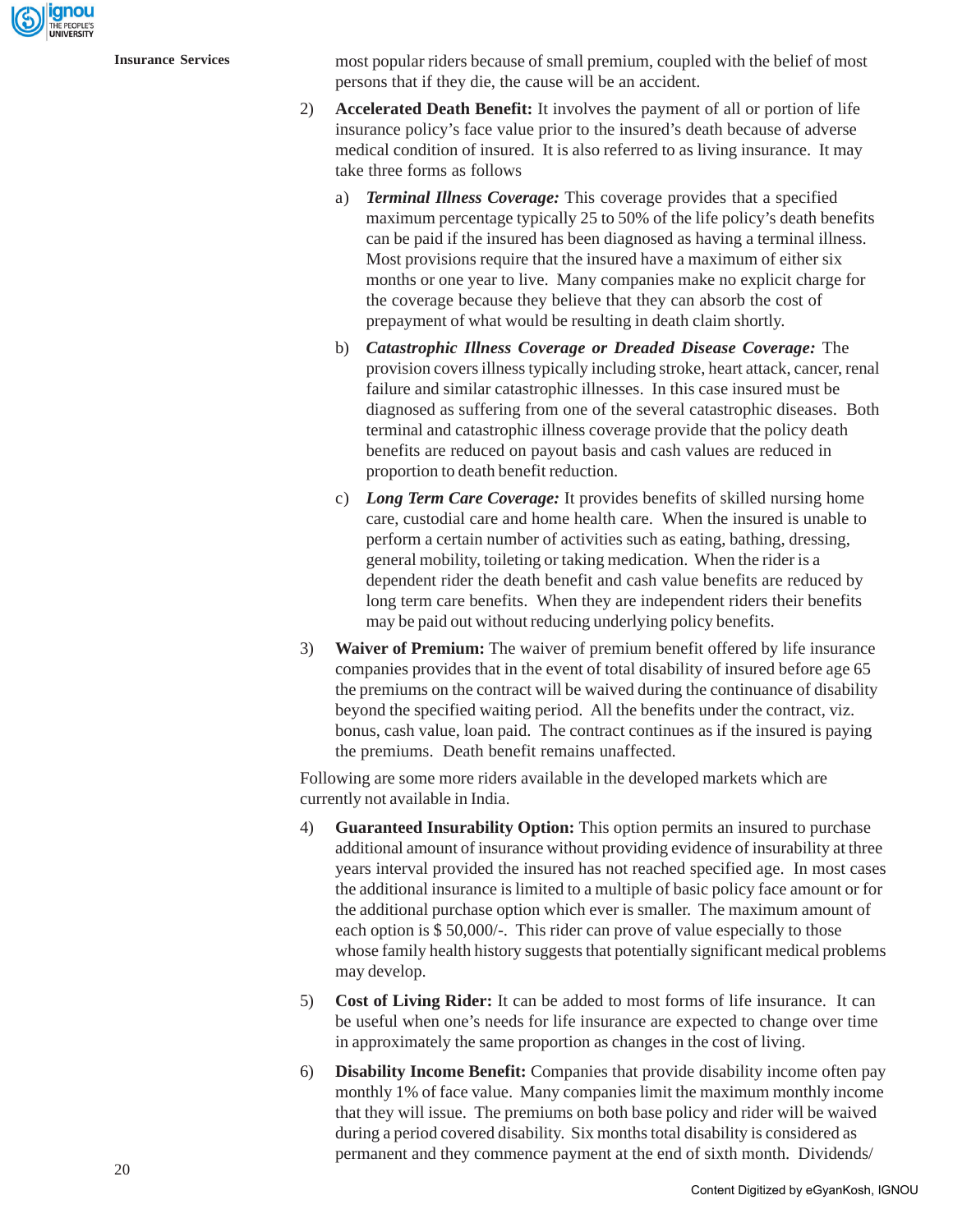

Bonuses are paid as usual. Basic contract continues as though no disability had **Life Insurance** occurred. Death benefit remains intact.

With the help of traditional life products and riders, products can be tailored for all market segments. Instead of one complex product, there should be base products with optional riders to satisfy customers' needs and to achieve greater flexibility. It is necessary to unbundle and re-bundle the products to meet customer's demands.

# **20.17 PREMIUM PAYMENT PATTERNS**

The third component of the product design is the pattern of premium payment. Premium is the price charged by a life insurance company to purchase life insurance contract. For the purchase of life insurance policy various modes are available viz. Single premium, level annual premium, half yearly, quarterly, monthly, limited payment and flexible premium payment. Flexible premium payment facility is not available in the Indian insurance market till date.

**Single Premium:** It involves the payment of single cash sum which pays for entire risk incurred during the term of the policy. This method of premium payment is not very popular because a relatively large initial outlay is required.

**Level Premium:** Most of the people do not have resources to purchase life insurance by single premium. The fundamental idea of level premium is that the company can accept the same premium provided that the level premiums are the mathematical equivalents of the corresponding single premium. Level premiums are payable until maturity of the contract. The principle of level premium plan may be applied to a life policy of any duration i.e. from short term policies to whole life policies. The level premium plan may amortize the single premium cost of the insurance over the entire duration of the policy's coverage period or over any shorter period. Level premium may be paid annually, half yearly, quarterly or monthly. Financing life insurance on an installment basis is appropriate because fundamental purpose of life insurance is to provide protection against loss of future earnings. One month's premium purchases as much life insurance as a single premium does, therefore people prefer level premium to single premium.

**Limited Payment:** The premiums may be paid by using limited payment option. In this option the premium payment is to be made for a period less than contract term and risk is covered for the entire contract term. The limited payment policy's premium is larger than that of level premium where the premium payment continues throughout the period of policy. Theoretically the premiums payable under limited payment options are the actuarial equivalent of the premiums payable for the insured's entire lifetime under an ordinary life plan. The limited payment contracts vary between single premium and level annual premium. Limited payment contracts are suitable for professionals, artists, athletes, etc. whose earnings are very large over a short working life span.

**Flexible Premium Plan:** This option permits the policy owner the flexibility of deciding the amount of premium that he or she would like to pay. Subject to company rules regarding minimum and maximums, the policy owner may pay whatever premium during a policy year that he or she wishes. From this premium may be subtracted an amount to cover the insurer's expenses and mortality charges. The balance remaining, plus the previous period's fund balance then forms the policy's cash value. Mortality charges are based on the policy's net amount at risk calculated using the cash value. Interest at the company's current rates is then credited to the cash value for the year. This process is repeated on each premium due date with the policy owner paying no premium if desired.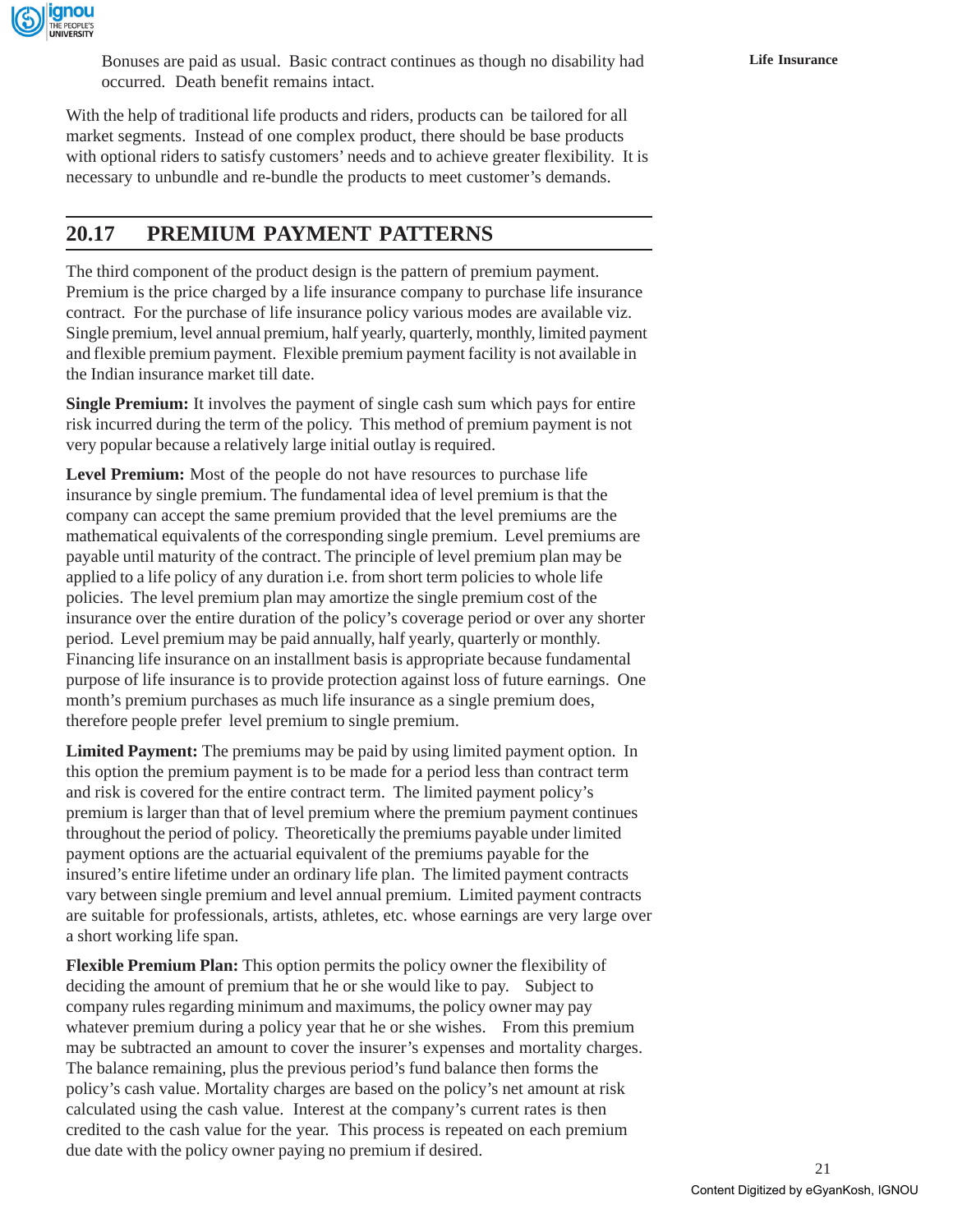

Choose any one life insurance policy and try to find out the riders that could be attached with it.

.............................................................................................................................

.............................................................................................................................

.............................................................................................................................

# **20.18 VARIOUS PRODUCTS AVAILABLE IN THE MARKET**

Having discussed the three attributes of life insurance products, next we will examine the different types of life insurance products and how do they meet the needs of the customers. To begin with let us discuss the Term Assurance Plan.

| Term Assurance Plan             |                                |
|---------------------------------|--------------------------------|
| Term Assurance Plan             | <b>Basic Plan of Insurance</b> |
| <b>Contingency covered</b>      | Death cover for a specified    |
|                                 | term of the policy             |
| <b>Insured event must occur</b> | During the term of the policy  |
| <b>Premium payment patterns</b> | Single, Annual                 |
| Surrender value                 | Nil                            |
| Loan                            | <b>Nil</b>                     |
| <b>Variations</b>               | Increasing and decreasing      |
|                                 | Convertible                    |
|                                 | Renewable                      |

Term Assurance plan is the basic plan of insurance. All that you get after purchasing the term assurance plan is protection for a specified period for a specific sum assured. It is like insuring a property for a specified period. If life assured does not die during the term of the policy there is no return of premiums and cover just ceases. The period for which cover will be provided may be as short as one year to as long as 25 years. Term assurance policy has no surrender value so also no investment element that generally attracts people. In other words term assurance plan does not pay on survival and hence they are extremely cheap. Secondly, the higher the sum assured, longer the term of cover and the worse the state of life assured then policy attracts higher premium. Generally, people with little disposable income find term assurance plans attractive.

**Exclusions:** There are very few exclusions in term assurance plan. Suicide is a universal exclusion. Death benefit is not payable where the insured person commits suicide within one year from the date of commencement of policy. Some policies also exclude war, civil commotion, etc.

**Increasing Term Assurance Plan:** Under this plan the insurance coverage goes on increasing periodically over the term. It can increase at a predetermined rate. To illustrate, suppose individual has purchased 15 years term assurance plan of sum assured Rs. 1,00,000 for the first 3 years then it will increase by 30% for every 3 years, viz. Rs. 1,30,000 at the end of 3rd year and will continue till 6th year. From 7th to 9th year, the coverage will be Rs. 1,60,000 and from 10th to 12th year Rs. 1,90,000 and 13th to 15th year Rs. 2,00,000. Sometimes the insurance coverage can be linked to an external index like consumer price index and can increase with the index.

**Decreasing Term Insurance Plan:** In the circumstances when extra risk is undergone for a restricted period like mortgage protection where term assurance plan Content Digitized by eGyanKosh, IGNOU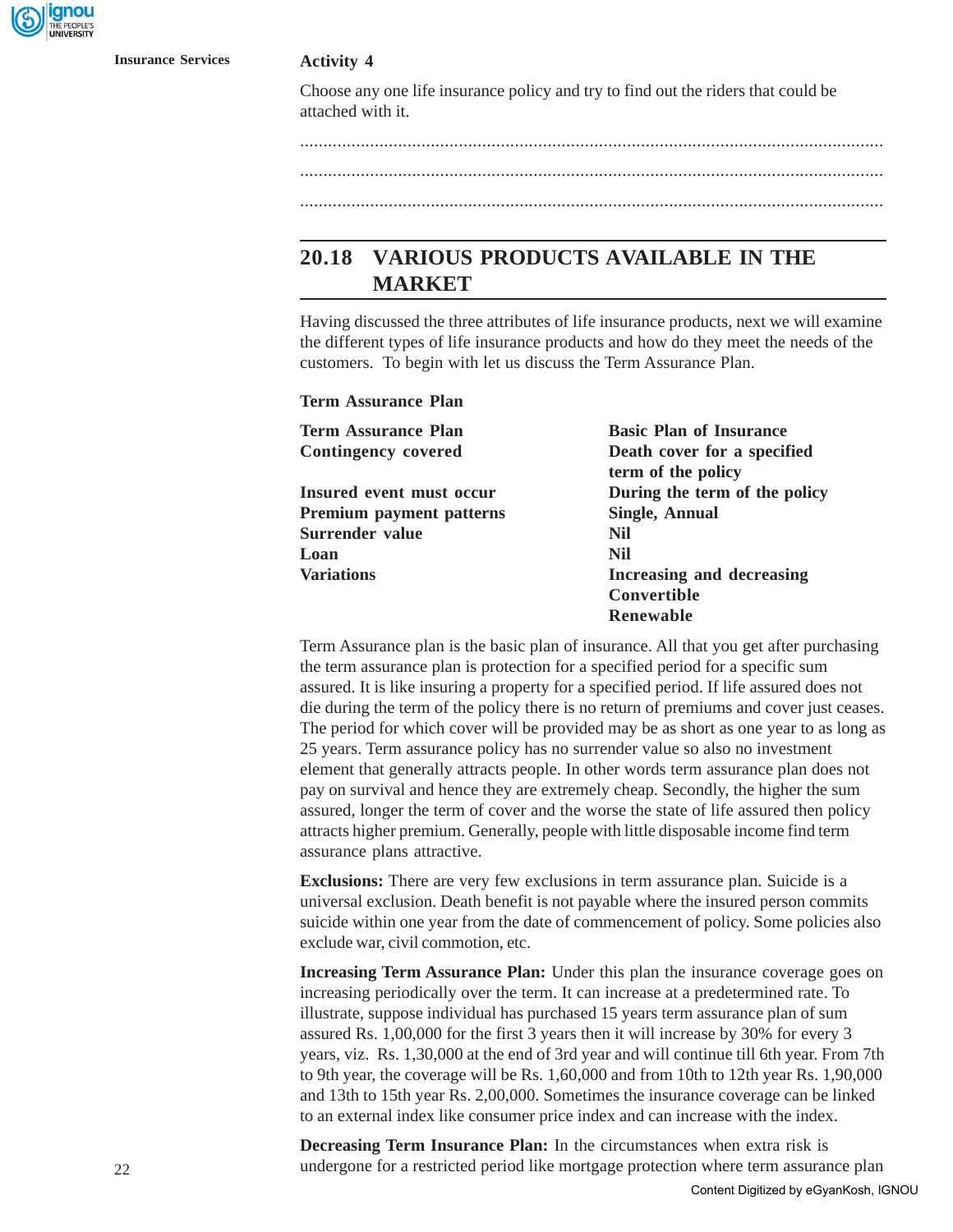

will provide money to pay off mortgage in the event of life assured dies within the **Life Insurance** term. Normally, decreasing term assurance plan is utilized to protect mortgage so that as mortgage amount, i.e. outstanding loan amount decreases with the passage of time so also the sum assured.

**Renewable Term Assurance Plan:** This feature grants the insured the right to renew the policy for a limited number of additional periods, each usually of the same length as the original length of the policy subject to an age limit. For e.g the insured purchases a 15 year term policy at age 25 and survives this period then he has the option to renew the policy for the next 15 years without proving insurability. The insured may renew the policy at age 40, perhaps a age 55 and hence insurers impose an age limit beyond which renewal is not granted.

**Convertible Term Assurance Plan:** This feature permits policyholder to exchange the term policy for whole life policy or endowment insurance contact without evidence of insurability. This serves need of those who want permanent protection but are presently unable to pay the higher premiums for whole life or endowment plans. Conversion must take place within specified number of years after issuance. This facility increases flexibility of term plan.

The age of the insured must be generally between 18 and 50. The cover can be renewed until the insured reaches to 65 years of age. Some of the private insurance companies in India allow the age limit between 10  $\&$  50 with the authorization of parent for a minor life assured.

**Utility of Term Assurance Plan:** Term assurance plan is best utilized by the corporate to protect expected costs like loss of business and profits in the event of death of key person i.e. director or specialized skilled employee of a company whose death will incur substantial losses to the company. This policy will generally run till the employee's normal date of retirement.

**Endowment Assurance Plan:** Endowment assurance plans are extremely popular plans in India. Term insurance plan is risk oriented plan which pays only in the event of death during the policy period whereas endowment assurance plan is investment oriented plan which pays not only in the event of death during the term of the policy but also in the event of survival at the end of the policy period. Endowment policies are with profits or without profits. In case of without profit policies insurance companies guarantee insured that they will pay a fixed sum assured to the insured in the event of his death or at maturity irrespective of profit or loss the company makes. In case of with profit policies, insured gets bonus every year on the sum assured and if death occurs during the policy period sum assured with accrued bonuses are payable to policyholder and if he survives sum assured with accrued bonuses are paid as a maturity benefit.

# **Endowment Assurance Plan**

**Premium Payment Patterns** Single, Annual **Surrender Value** Yes **Loan** Yes

**Contingency Covered** Death Cover for a Specified Term of the Policy. Maturity Benefit at the end of the Policy Period **Insured Event Must Occur** During the Term of the Policy **Variations** With Profits and Without Profits Double/Triple Endowment Money Back Anticipated Endowment

Generally the duration of endowment policies vary from 3 years to 40 years. In India endowment policies can be purchased by paying single premium, annual premium, half yearly premium or even monthly premium.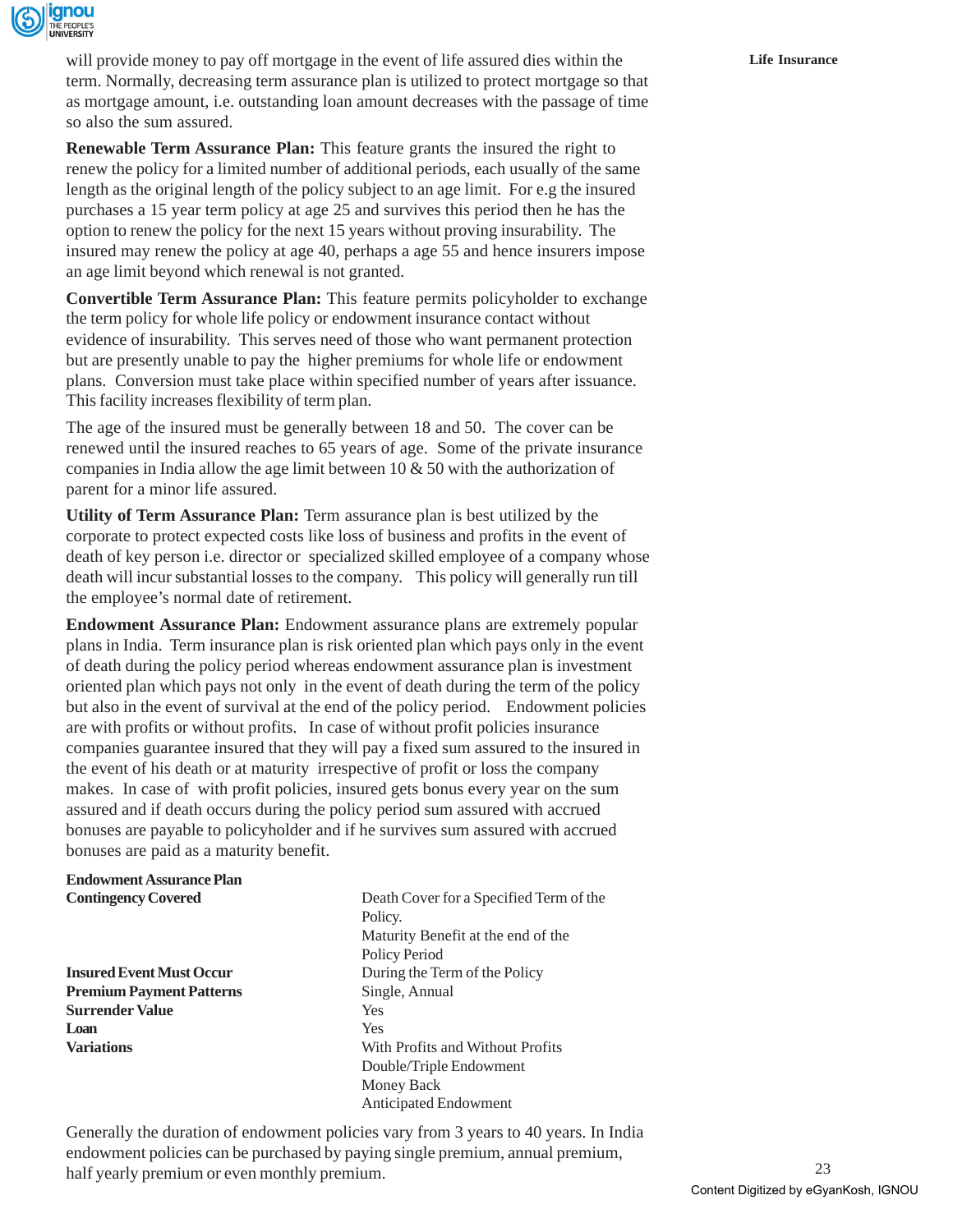

**Insurance Services Money Back Plan:** When endowment assurance plan is sold with periodical liquidity advantage, it is called as money back plan. Under this policy a certain proportion of sum assured is returned periodically to the insured in the event of his survival and if death occurs anytime during the policy period a full sum assured along with accrued bonuses are payable to his spouse/legal heir irrespective of the survival benefits received by the insured. For e.g Suppose a money back plan is of 15 years duration and after every 5 years 1/3 sum assured is paid back to the insured in the event of his survival. Then insured will receive 1/3 sum assured at the end of 5 years and 1/3 sum assured at the end of  $10<sup>th</sup>$  year and if he survives at maturity he will get remaining 1/3 sum assured with accrued bonuses. Alternatively if he dies any time during the policy period he will receive sum assured with accrued bonuses.

> **Educational Endowment Assurance Plan:** These are the policies specially designed to meet the school fees of children at a future time. Generally the policy is purchased when a child is young. If insured parent dies before maturity, the instalments may be paid in lumpsum or commence immediately. Alternatively premium may be ceased and the instalment payment of sum assured may be deferred to the date of original maturity.

Endowment Assurance plan, moneyback plans, whole life policies contain a big investment element in them . Premium consists of mortality element and investment element. Hence their premium is higher than term assurance plan. Endowment assurance plan offers option of loan and surrender value. These options increase liquidity of the endowment assurance plans.

**Whole Life Policies:** The name itself indicates that these policies provide death protection to the individual throughout his lifetime. It provides protection to those who are very much concerned about the family and dependents rather than earning returns on investments. Under these policies payment of death benefit is certain irrespective of when it occurs. Whole life policies are with profits or without profits. With profits policies are entitled to get a share in the distributable surplus of insurer whereby policy value goes up. Whole life policies are of following types:

- 1) *Ordinary Whole Life Policy:* It is called as continuous premium whole life. Insured has to pay the premium throughout his life. It provides constant protection for permanent needs and can be continued for the entire lifetime of the insured. It performs dual function of protection and savings. The policy offers loan and surrender facilities to the insured.
- 2) *Limited Payment Whole Life Policy:* It is the same contract like whole life policy but differs only in premium payment pattern. Like the whole life contract protection is extended till 85 years of age but premium payments are made for some shorter period of time. For limited payment policy the premiums are sufficiently high to prepay the policy premiums in advance. Thus under 30 years limited payment policy, during the payment period one pays premium that are large enough to permit one to stop payment at the end of 30 years and still enjoy the cover equal to the sum assured of the policy for remaining life or till 85 years of age whichever is earlier.
- 3) *Anticipated Whole Life Insurance Policies:* This is a variation of Whole Life Assurance Contract that provides for payment after periodical intervals for a fixed sum of money on survival of the Life Insured from commencement of the policy. A typical policy provides for payment of say 10% of the original Sum Insured on the Life Insured surviving every 5 years from commencement. On death of the Life Insured any time, the policy provides for payment of full Sum Insured without deduction of the survival benefit instalments. Such type of policies take care of 2 different needs that an individual may face, viz., providing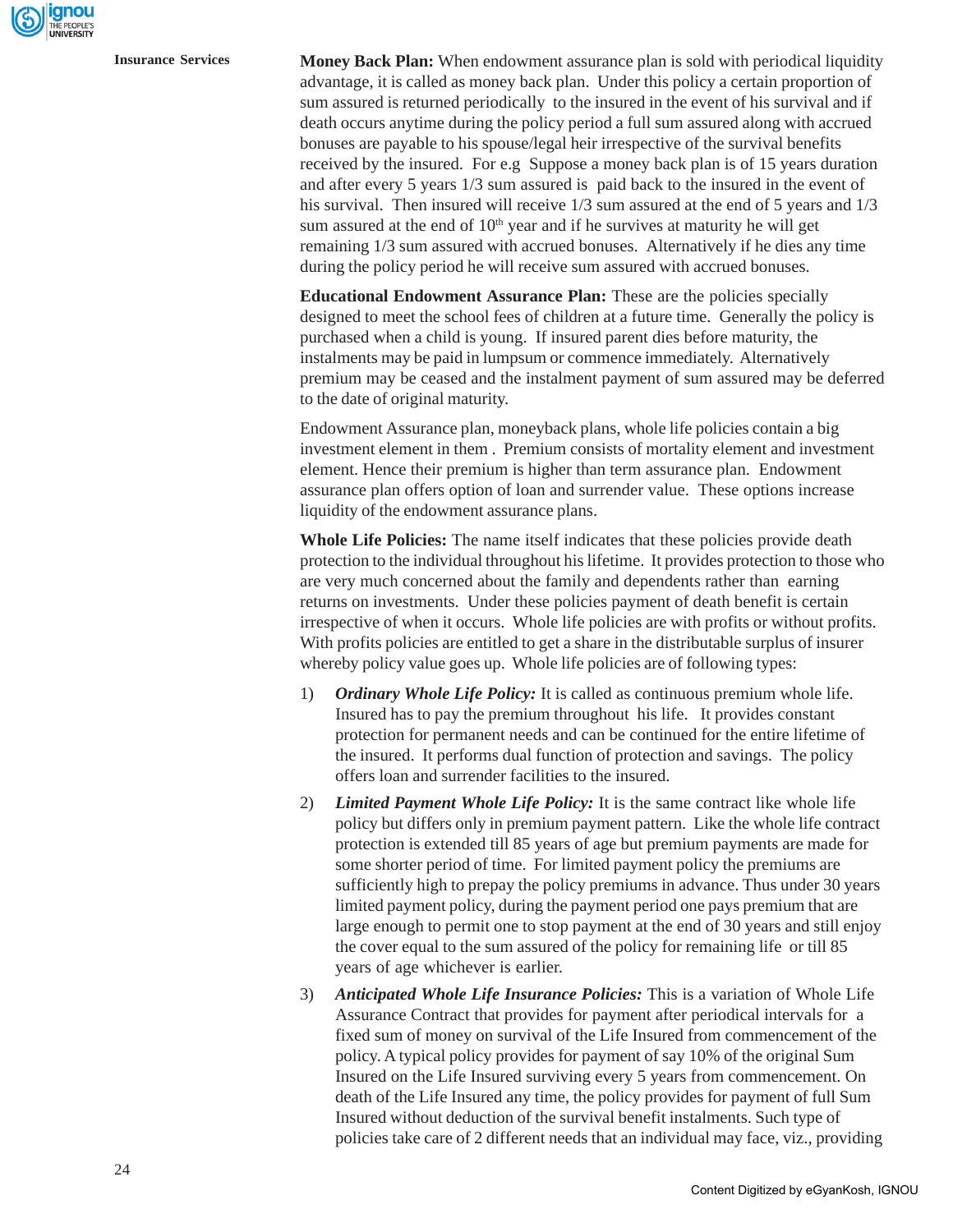

for the dependents of the insured in case of death and at the same time taking **Life Insurance** care of the intermittent financial needs of the client himself. This provides for family protection as well as liquidity for the breadwinner.

#### **Whole Life Assurance Plan**

**Insured Event Must Occur** Anytime **Premium Payment Patterns** Single, Limited Payment,

**Surrender Value** Yes **Loan** Yes

**Contingency Covered** Death Cover for Indefinite Period Annual **Variations** With Profits and Without **Profits** Increasing, Convertible, Limited Payment

#### **Variable Life Insurance**

Fixed premium variable life policies introduced in United States in 1976 and flexible premium Variable Life Insurance (VLI) policies in 1985. A fixed premium VLI policy resembles traditional whole life policies. Level premiums are fixed and cash values are developed from which policy loans are available. The main difference between variable life and whole life policies is that VLI policies shifts investment risks and returns to the policy owners. Several investment portfolios are generally available and the policyholder has the option of choosing those in which of the selected funds is favourable then the policyholder receives additional coverage in the form of increased death benefits and if the investment performance of the selected fund is favourable then the policyholder receives additional coverage in the form of increased death benefits and if the investment performance is unfavourable then policy owner receives reduced coverage subject to minimum death benefit guarantee. The idea behind variable life policy is that the additional amounts of coverage resulting from favourable investment returns should keep pace with inflation over the long run. However subject to minimum death benefit the policy owner bears the investment risk. Recently Birla Sunlife Insurance Company has launched Variable Life Insurance plan in the Indian market.

The cash value of a variable policy can be invested in investment accounts managed by the life insurance company. Generally Life insurance company gives a choice of three or more investment portfolios like stock fund, bond fund and a money market fund. Policy owner can put all investment in single fund or they can apportion the investments among the available funds. Generally insurers will not permit policy owners to allocate less than 10% to any one fund. Policy owners are also permitted to change the allocation of investments up to four or five times a year without paying additional fee for the exchange. With VLI policies, the insurance company assumes risk of mortality and expenses will be greater than expected but there are no minimum interest guarantees or minimum cash value guarantees in VLI policies. The policy owner assumes the risk that the investment income will be less than expected.

The lack of interest rate guarantees and cash value guarantees make variable policies inappropriate for people desiring known and predictable cash value levels. VLI might be the most attractive to the potential buyers when common stocks have been increasing steadily in value over an extended period. Conversely when the variable life concepts fall out of favour after stock prices experience significant decreases in value, these are higher risk policies than that of traditional whole life. As higher proportion of VLI policies investment might be directed by policy owner to be invested in common stocks and other relatively volatile instruments.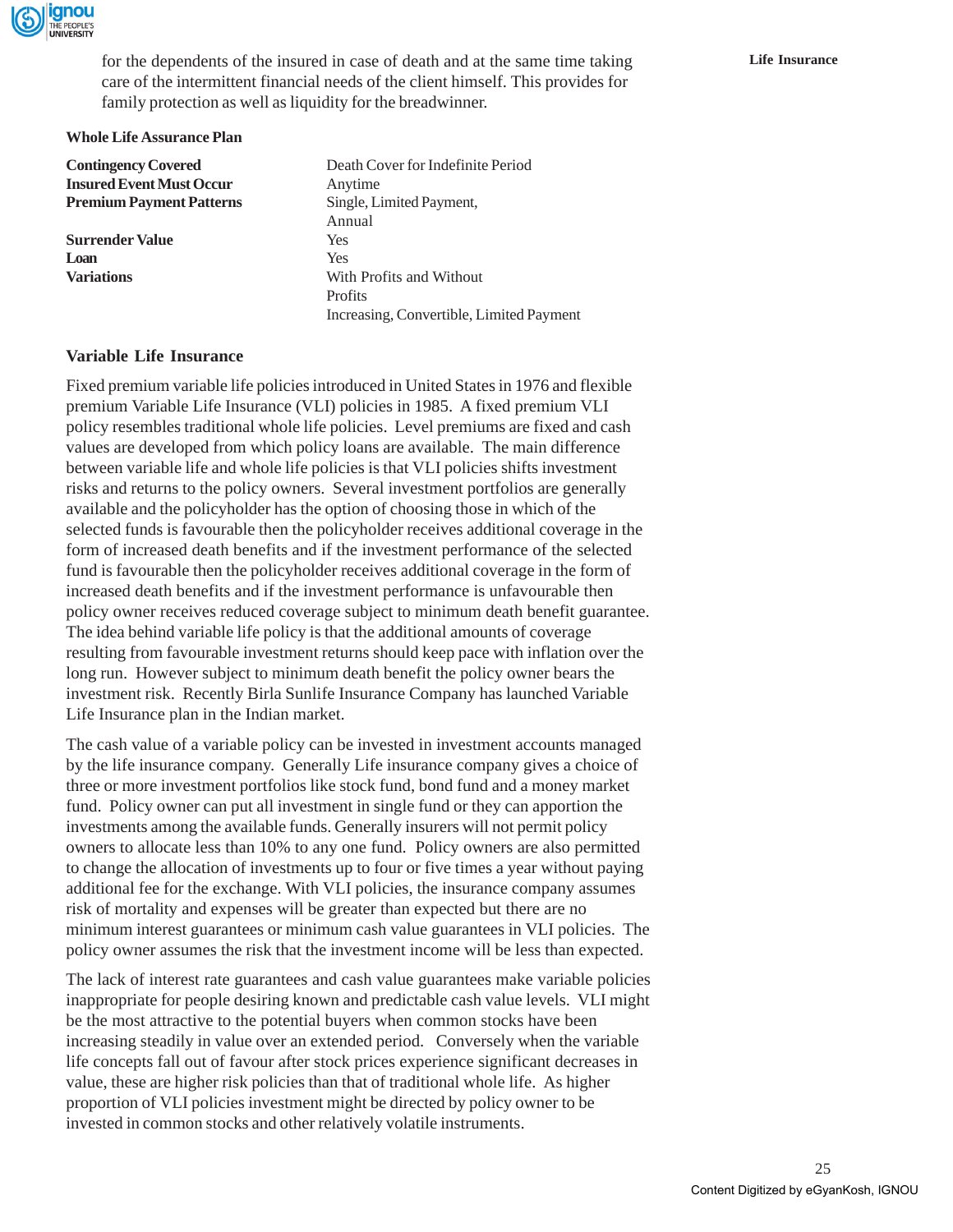#### **Insurance Services Universal Life Insurance**

It is a relatively innovative product in life insurance. It is also termed as Flexible Premium Life Insurance product. Under this policy policyholder can change the death benefit from time to time. He also can vary the amount and the timing of premium payments without prior notice or negotiation. Premiums are credited to policy account from which mortality and expense charges are deducted and to which interest is credited at rates that may change from time to time. Policy owner can make partial withdrawals of cash value. Part of mortality risk and part of investment risk is transferred to the policy owner. However the insurer decides how policy assets will be invested; guarantees a minimum rate of return on policy accumulations, calculates existing policy cash values and determines what current interest rates will be credited to the policy. The insurer discloses the internal allocation between expenses, mortality and interest.

These policies include option of either a level death benefit or an increasing death benefit. There is no inherent advantage of one design over the other. A preference might be based on insurance needs whether the policy owner needs level benefits or death benefits that increase to reflect inflationary trends. The policy owners are also permitted to change from one type of death benefit to the other by negotiating the change with insurer.

**Level Death Benefit:** This is similar to whole life policy comprising of two elements i) Pure Protection, and (ii) Savings.

Death Benefit = Increasing Cash Value + Decreasing Pure Protection

The increasing cash value (savings) reduces the amount of pure protection thereby reducing the insurer's mortality risk and the proportion of death benefit to which the mortality charge is applied.

**Increasing Death Benefit:** This pays a death benefit equal to the cash value of policy in addition to a stipulated amount of pure protection.

Death Benefit = Increasing Cash Value + Level Pure Protection

Flexibility of changing both the amount and type of coverage allows the policy owner to change the policy based on changes in his/her economic position or family liabilities. Adjustment can be made without purchasing separate contracts to supplement or replace a basic policy.

Flexibility of changing both the amount and type of coverage allows the policy owner to change the policy based on changes in his/her economic position or family liabilities. Adjustment can be made without purchasing separate contracts to supplement or replace a basic policy.

**Premium flexibility:** Universal life policies require a stipulated minimum premium only during the first year of coverage. After that the premium on universal policy is payable at the discretion of policyholder. A target premium amount might be suggested to keep the policy in force or to accumulate desired cash value at some future date. However, policy owner can skip premiums, delay payments or pay extra or pay whatever premium amounts he or she wants. Upper limit on premiums is established by internal revenue code. This prevents policy owner from accumulating excessively high cash values relative to death benefit. Lower limit on premium payments is merely the minimum premium required to keep the policy in force.

Every premium payment (less deduction for expense, if applicable) goes into the cash value of the policy where it is added to any existing cash value already accumulated from prior payments. Interest is credited to the cash value, usually monthly and deduction is made from cash value account usually each month for the mortality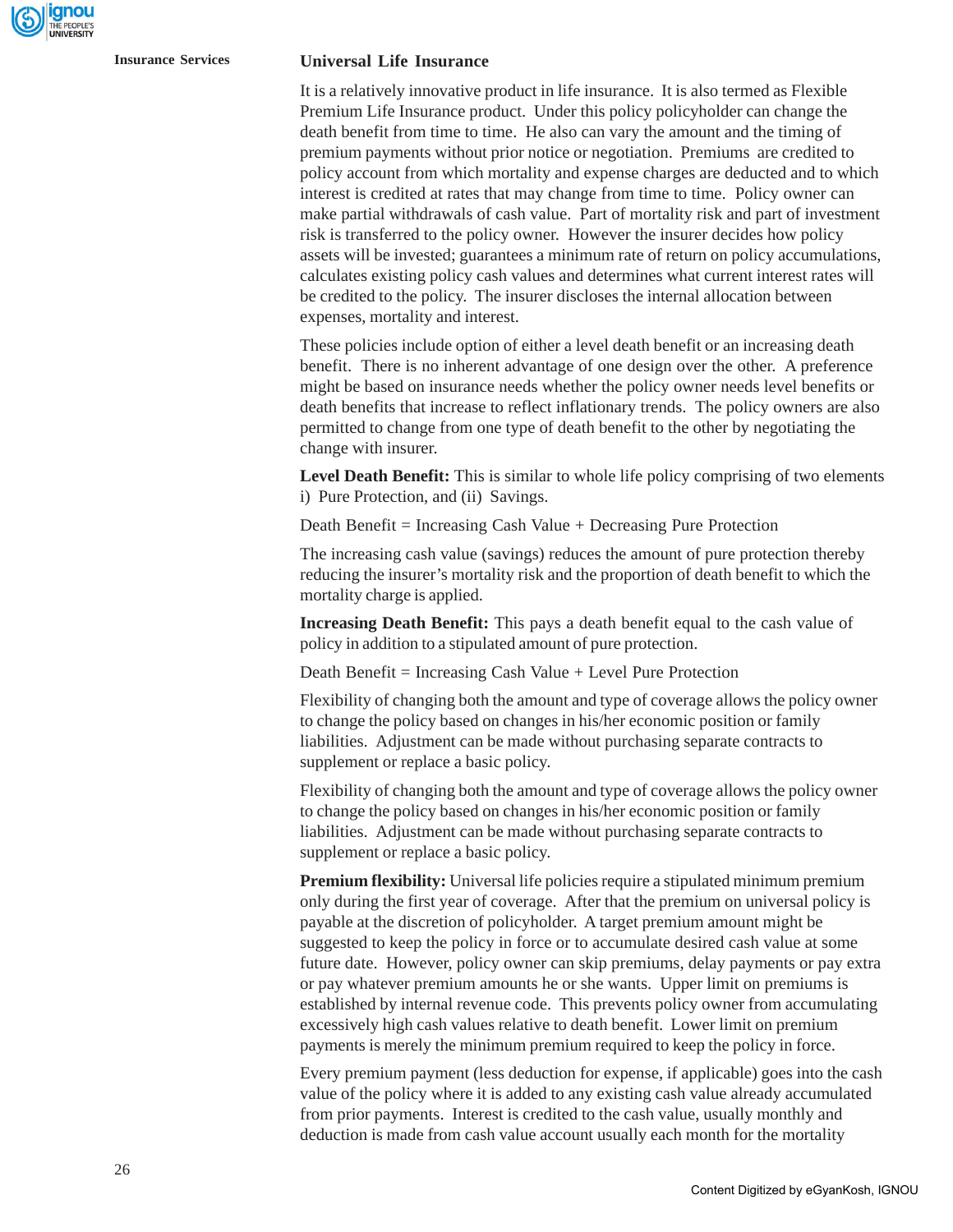

charge covering the amount at risk. ULP's make cash available to the policy owners **Life Insurance** in the same way as traditional life insurance contracts i.e. through policy loans and cash surrender of policy. In addition to this, ULP's allow partial withdrawals of the policy cash value. These partial withdrawals are permitted as long as they are not so large that the remaining cash value balance drops below a specified minimum such as \$250 or \$500. Most insurers impose a transaction fee of \$25 on each partial withdrawal. Unlike policy loans' partial withdrawal merely reduces the cash value account in the policy. The policy owner is under no obligation to repay the insurance company or to pay interest on funds withdrawn. Funds withdrawn in this manner can be restored through additional premium payment.

A ULP contains a guaranteed rate of interest. Insurance companies differ in the guaranteed rate of interest but the rates range between 3.5% to 4.5% and cannot exceed limit set forth in the reserve. However, interest rate applicable to cash value is usually greater than minimum guaranteed rate specified in the policy. ULP is more flexible in premium payment structure, death benefit and availability of partial withdrawals than is traditional whole life. ULP has been referred to as an unbundled contract which means that its cash value in effect is separated from death benefit and that the life insurance cost elements are separated in the policy and illustrations for all to refer and evaluate. The unbundled characteristic of ULP as a practical matter has tended to result in ULP being sold in market place as an investment oriented insurance product. Interest is an important cost element, which helps to build policy value inside life insurance contract.

# **Variable Universal Life Insurance**

This is one of the newer innovations in life insurance. It was introduced in 1984 and sales of this product have been modest. Variable Universal Life Insurance (VULI) combines many flexibility features of universal life with investment flexibility of variable life insurance. The features of Universal life in VULI are:

- 1) Premium flexibility after the first policy year and policy owner decides it when and how much to pay in premiums. Premiums can be skipped or extra premiums paid so long as limiting conditions are met.
- 2) The choice of either of standard universal life death benefit configurations level death or increasing death benefit.
- 3) Ability to make policy loans and partial withdrawals of the cash value.

VULI contains following features of Variable Life Insurance

- 1) The policy owner assumes all investment risk, with no intererst rate guarantee or minimum cash value guarantee on variable portion of the policy.
- 2) The policy owner is permitted to allocate the investment supporting the life insurance policy among a limited number of available separate accounts.
- 3) The policy owner is permitted to reallocate these investments upto four or five times a year without transaction charge.

Variable Universal Life Insurance policies are appropriate for policy owners desiring both flexibility of universal life policy and the ability to direct the investments supporting the universal policies in conjunction with assuming investment risk. The limitation of this is that stock market prices and other investment conditions can influence the sales volume of VULI. No minimum rate of interest is guranteed. VULI is not appropriate for those individuals who will be uncomfortable with fluctuations in cash value because of capital market fluctuations and some policy owners might not want the available flexibility.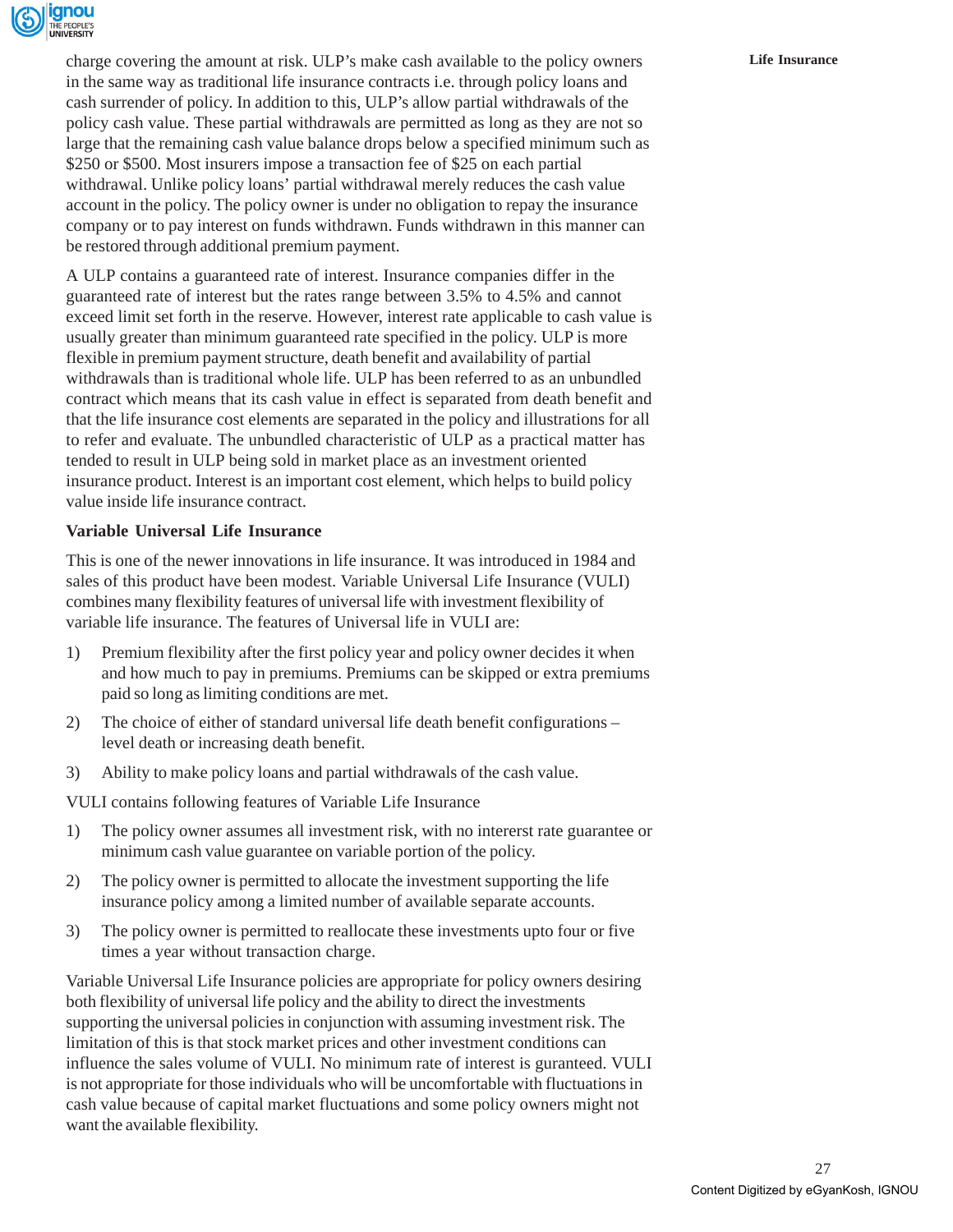**Insurance Services** In either design favourable investment performance directly enhances the cash value in the contract. However, the ways in which death benefits are affected differ.

> **Level Death Benefit:** Death benefit does not increase regardless of investment performance. Instead favourable investment performance results in increase in the cash value of policy which in turn reduces amount at risk and consequently the applicable mortality charges usually decrease but increase at older ages.

**Increasing Death Benefit:** Death benefit always increases by the same amount that the cash value increases. There is no separate purchase of additional coverage from favourable investment results under Variable Universal Life Insurance.

**Expenses:** The expenses include front-end expenses applicable to premium payments. It includes the cost of managing policy investments and commission fees for stock and bond transactions made within the investment fund. The loading can be a flat percentage of premium payments. It also includes back end expenses which take several forms; viz. surrender charges or transaction fees or charges for any partial withdrawal of cash value.

#### **Unit Linked Plans**

What unit-linked products offer is a long-term investment option where returns are far more real and there is no compromise in the protection that the policy offers. In the guaranteed returns regime, the guaranteed component was met by paying lower interest rates to those who did not have any guarantee on their plans. Compared to this, unit-linked plans offer greater value to the customer. The investment risk is in the hands of the customer. However, the flexibility to opt for funds means that the customer can benefit as well. And finally, the returns that these products offer are bound to be relatively higher than what similar traditional plans offer.

Unit-linked life insurance products are those where the benefits are expressed in terms of number of units and unit price. They can be viewed as a combination of insurance and mutual funds. The number of units, which the customer would get will depend on the unit price when he pays his premium. The daily unit price is based on the market value of the underlying assets (equities, bonds, government securities etc.) and computed from the net asset value.

The unit-linked plans work as under:

The premium paid by the client, less any charges to be deducted, is used to buy units in the fund selected by the client at that day's unit price. So more units are added to the client's account each time he pays a premium. If the unit price on that day is relatively high the client gets less number of units and if the unit price is relatively low then he gets more number of units.

In order to pay the regular monthly costs an equivalent number of units are cancelled and are computed as cost to be deducted divided by unit price on that day.

The value of the fund depends on the unit price, which in turn is determined from the market value of the underlying assets as seen earlier. Thus,

Fund Value = Unit Price  $\times$  Number of Units

**When is the best time to buy unit-linked plans?** The ideal time to buy a unitlinked plan is when one can expect long-term growth ahead. This is especially so if one also believes that current market values (stock valuations) are relatively low. BSLI has given superior returns on all its investment funds.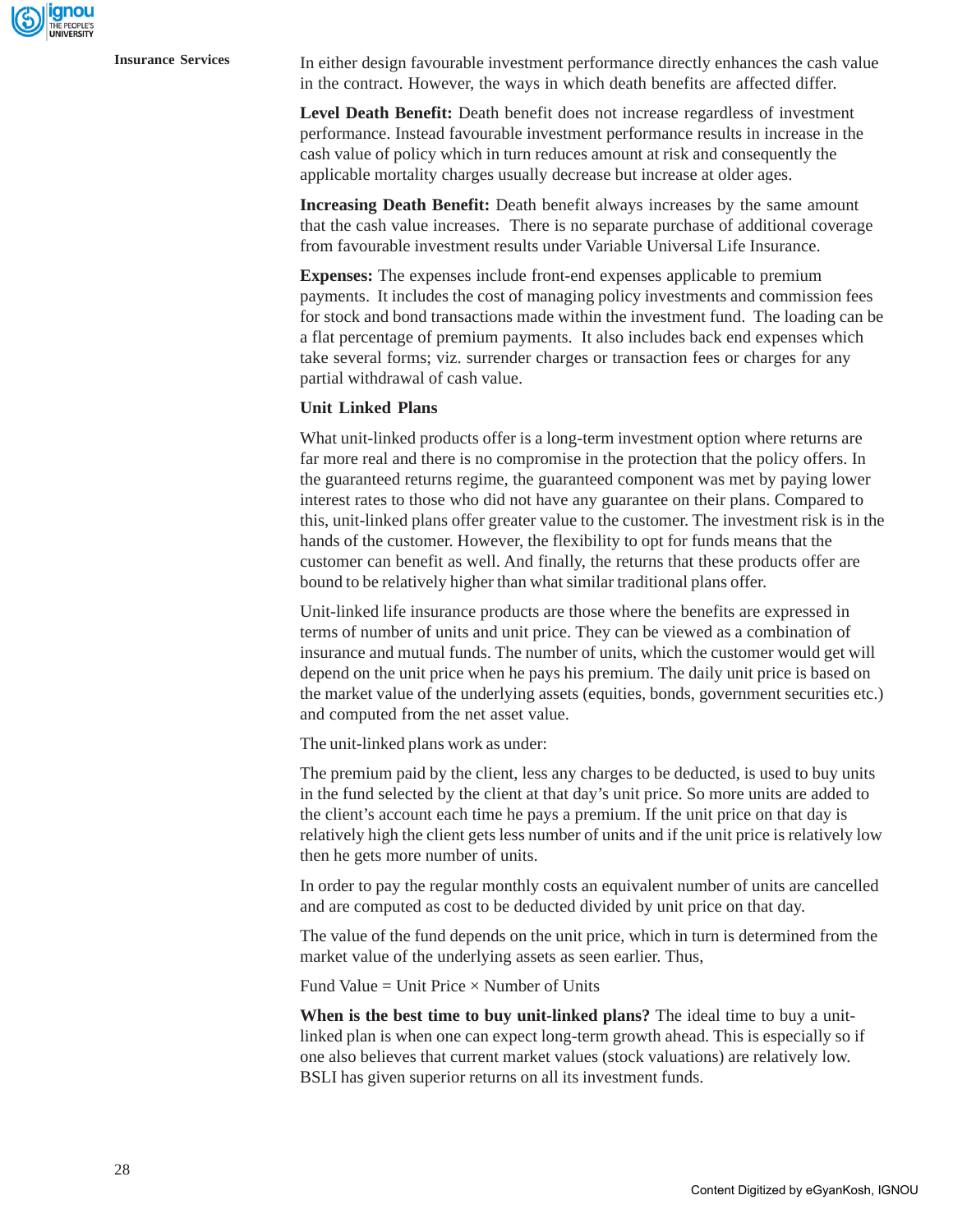

# **What are the advantages of unit-linked plans vis-a-vis traditional plans? Life Insurance**

Unit-linked plans enjoy several advantages. They are

- 1 Simple, clear and easy to understand
- <sup>l</sup> Tansparent and visible for customers to take decisions
- 1 Flexible and adaptable
- <sup>l</sup> Puts the policyholder in control
- 1 Policyholder gets the entire upside on the performance of his fund

Besides all the advantages they offer to the customers, unit-linked plans also lead to an efficient utilisation of capital.

# **Illustration**

UNIT-linked insurance plans have met with considerable success in the Indian market. This week, we take a look at one of the earliest unit-linked plans to hit the market - LIC's **Bima Plus**

# **Features**

Bima Plus is a unit-linked endowment plan. The plan is available over a duration of 10 years. Premium can be paid either yearly, half-yearly, or at one shot. The premium is used to purchase units in a fund of one's choice, after the necessary deductions.

The value of the unit varies with the investment performance of the assets in the fund. Investments can be made in one of three types of funds Secured fund, which invests predominantly in debt and money market instruments; Risk fund, in which the tilt is towards equities; and a Balanced Fund, a blend of the two. Switching between funds is allowed twice during the policy term, subject to the condition that they are at least two years apart. Charges for switching are 2 per cent of the fund's cash value.

# **Death benefit**

What the beneficiary receives depends on when the death of the policyholder occurs. If death occurs within the first six months of the policy, the payout is 30 per cent of the sum assured plus the cash value of the units.

- 1 Between months seven and 12 of the policy, the payout is 60 per cent of the sum assured plus cash value of units.
- <sup>l</sup> After first year, the sum assured and cash value of the units is paid.
- 1 During the 10th year, 105 per cent of the sum assured and cash value of units is paid out.
- <sup>l</sup> If death occurs due to an accident, a sum equal to the sum assured, over and above the benefit mentioned above is paid.

On survival up to maturity, the policyholder will receive 5 per cent of the sum assured plus the cash value of the units.

# **Charges**

As is the case with unit-linked plans, this plan, too, comes with a set of charges. This includes a level annual mortality charge, the quantum of which is a function of the policyholder's entry age; accident benefit charge at Rs 0.50 per thousand sum assured; annual administrative and commission charges; and a fund management charge.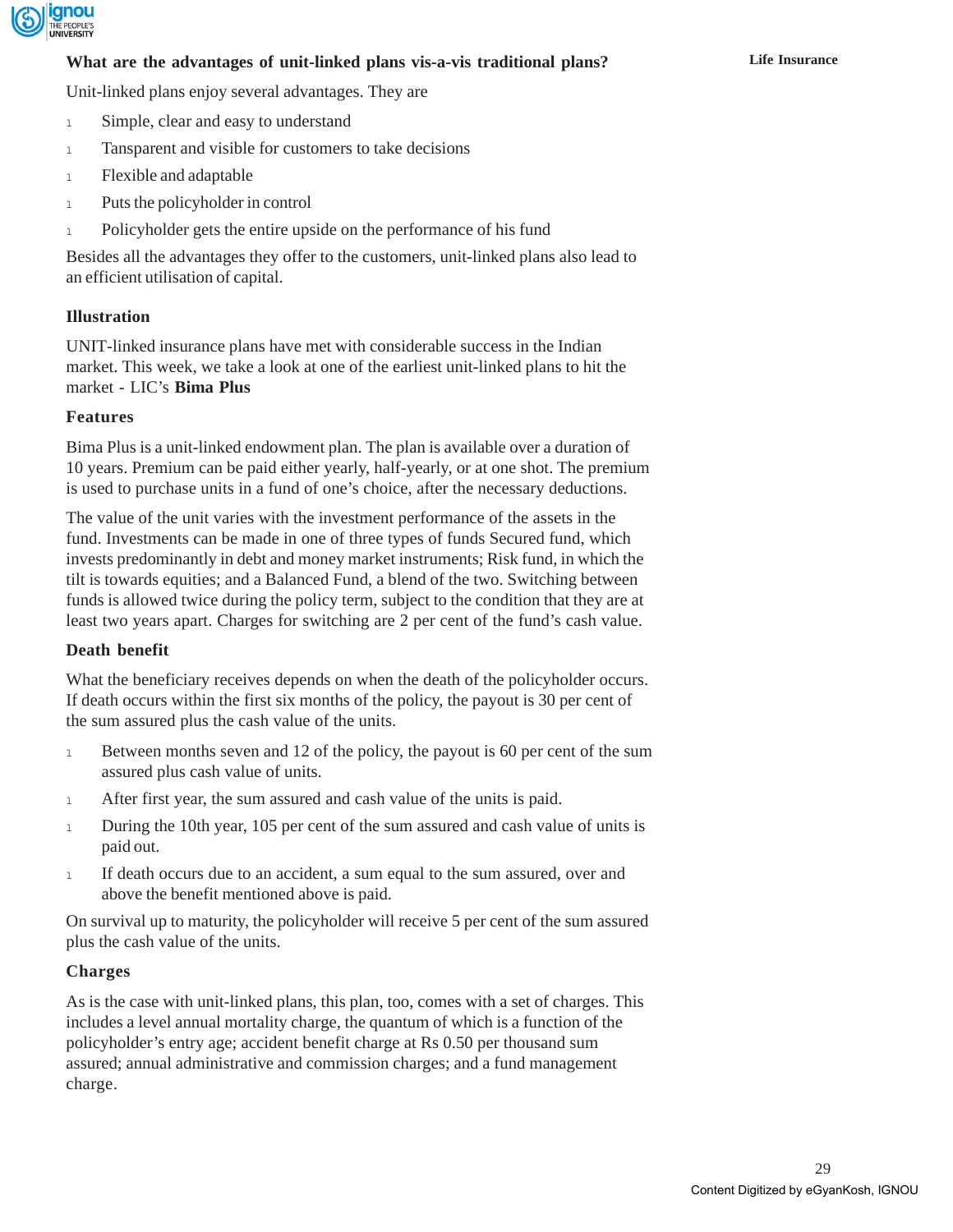#### **Insurance Services Surrender value**

On surrendering the policy, the cash value of the units, subject to certain deductions that depend on the year surrendered, is paid out to the policyholder.

# **20.19 INCOME TAX BENEFITS ON LIFE INSURANCE AND PENSION AND MEDICLAIM INSURANCE**

Life insurance plans are effective ways of saving taxes. The premium paid for life insurance policies for self, spouse and children is eligible for rebate under section 88 at the rate ranging from NIL to 30 per cent, depending on your employment status and your income slab. If insurance policy consists of riders like critical illness rider, etc., the premium paid for such riders should be segregated and claimed separately as deduction under section 80D (deduction in respect of medical insurance premia).

An amendment made by the Finance Act of 2003 states that where the premium payable on a life insurance policy *exceeds* 20 per cent of the actual capital sum assured, the premium so paid shall not be eligible for rebate under section 88.

The tax breaks that are available under various insurance and pension policies are described below:

- 1) life insurance plans are eligible for deduction under Sec. 80C.
- 2) Pension plans are eligible for a deduction under Sec. 80CCC.
- 3) health riders are eligible for deduction under Sec. 80D.
- 4) The proceeds or withdrawals of life insurance policies are exempt under Sec 10(10D), subject to norms prescribed in that section.

Premiums paid for Life insurance - Deduction under Section 80C

- 1) Category of assesses allowed deduction Individual assessee and Hindu Undivided Family assessee.
- 2) Eligible Savings Premiums paid or deposited by assessee to effect or to keep in force insurance on the life of following persons.

In case of individual assessee – Himself/Herself, spouse, children of such individual.

In case of HUF assessee – any member

- 3) 20% limit If the amount of premium paid in a financial year for a policy is in excess of 20% of the actual capital sum assured, then deduction will be allowed only for premiums upto 20% of the sum assured.
- 4) Limit on Amount of Deduction: Deduction will be restricted to investments of upto Rs 1,00,000 in savings specified under Section 80C (including life insurance premiums). If any investments have been made under Section 80CCC and 80CCD, then the qualifying amount under Section 80C will stand reduced to that extent.
- 5) Deduction Limit: The amount of deduction will be equal to the amount by which the income tax payable on such total income is in excess of the amount by which the total income exceeds 1,00,000.

#### **Benefits Under Insurance Policy - Section 10(10D)**

As per Section 10(10D) of Income tax Act, 1961, any sum received under a life insurance policy, including the sum allocated by way of bonus on such policy is exempt from tax. However, this rule does not apply to following amounts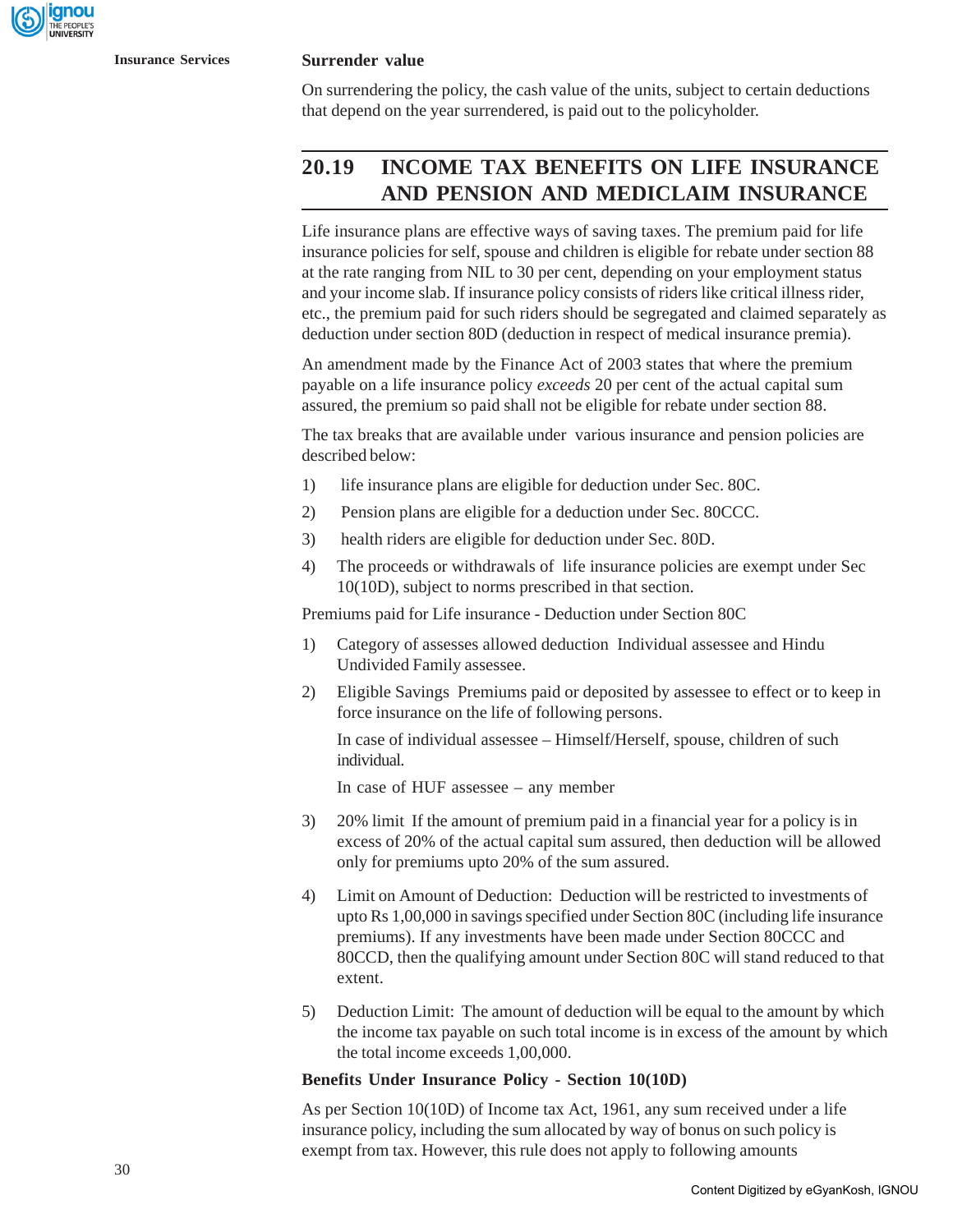

Sum received under Section 80DD(3), or any sum received under a Keyman **Life Insurance** Insurance Policy, or any sum received other than as death benefit under an insurance policy which has been issued on or after April 1, 2003 and if the premium paid in any of the years during the term of the policy is more than 20% of the sum assured.

The above information is to give a general overview of the current relevant tax laws, and is not and neither intended to be a tax advice. The above information is based on prevailing tax laws and is subject to change with the change in tax laws.

Income-tax rates and provisions of Section 80C and 80CCE as described above are as per the proposals in the Finance Bill 2005, and have not yet become a law (as of April 21, 2005).

# **20.20 LIFE INSURANCE INDUSTRY IN INDIA**

With the registration of Sahara Life Insurance Company Ltd., the number of players in the life insurance industry has increased to fourteen. However, the insurer is yet to launch its products in the market.

The life insurance industry recorded a premium income of Rs. 66,287.93 crore during the financial year 2003-04, as against Rs. 55,747.55 crore in the previous financial year, recording a growth of 18.91 per cent. The contribution of first year premium, single premium and renewal premium was Rs. 13,804.99 crore (20.83 per cent); Rs. 5,625.01 crore (8.48 per cent); and Rs. 46,857.93 crore (70.69 per cent), respectively. In the year 2000-01, when the industry was opened up to the private players, the life insurance premium was Rs. 34,898.48 crore. Single premium continued to decline steadily from Rs. 9,194.07 crore in the year 2001-02 to Rs. 5,625.01 crore in 2003-04 with the withdrawal of the guranteed return policies (Tables 20.3 and 20.4 give the break of premium underwritten by life insurers and their market share).

|                      |                                     |            | (Rs. lakh) |  |
|----------------------|-------------------------------------|------------|------------|--|
| <b>Insurer</b>       | 2001-02                             | 2002-03    | 2003-04    |  |
|                      | First year including Single Premium |            |            |  |
| LIC                  | 1958877.25                          | 1597676.15 | 1698929.64 |  |
|                      |                                     | $(-18.44)$ | (6.34)     |  |
| Private Sector       | 26850.90                            | 96568.97   | 244070.58  |  |
|                      |                                     | (259.65)   | (152.74)   |  |
| <b>Total</b>         | 1985728.15                          | 1694245.12 | 1943000.22 |  |
|                      |                                     | $(-14.68)$ | (14.68)    |  |
|                      | <b>Renewal Premium</b>              |            |            |  |
| LIC                  | 3023313.69                          | 3865172.79 | 4617830.54 |  |
|                      |                                     | (27.85)    | (19.47)    |  |
| Private Sector       | 403.48                              | 15337.18   | 67962.05   |  |
|                      |                                     | (3701.22)  | (343.12)   |  |
| <b>Total</b>         | 3023717.17                          | 3880509.97 | 4685792.59 |  |
|                      |                                     | (28.34)    | (20.75)    |  |
| <b>Total Premium</b> |                                     |            |            |  |
| LIC                  | 4982190.94                          | 5462848.94 | 6316760.18 |  |
|                      |                                     | (9.65)     | (15.63)    |  |
| Private Sector       | 27254.81                            | 111906.15  | 312032.63  |  |
|                      |                                     | (310.59)   | (178.83)   |  |
| <b>Total</b>         | 5009445.75                          | 5574755.09 | 6628792.81 |  |
|                      |                                     | (11.28)    | (18.91)    |  |

**Table 20. 3: Premium Underwritten by Life Insurers**

**Note:** Figures in brackets indicate the growth ratio (in per cent)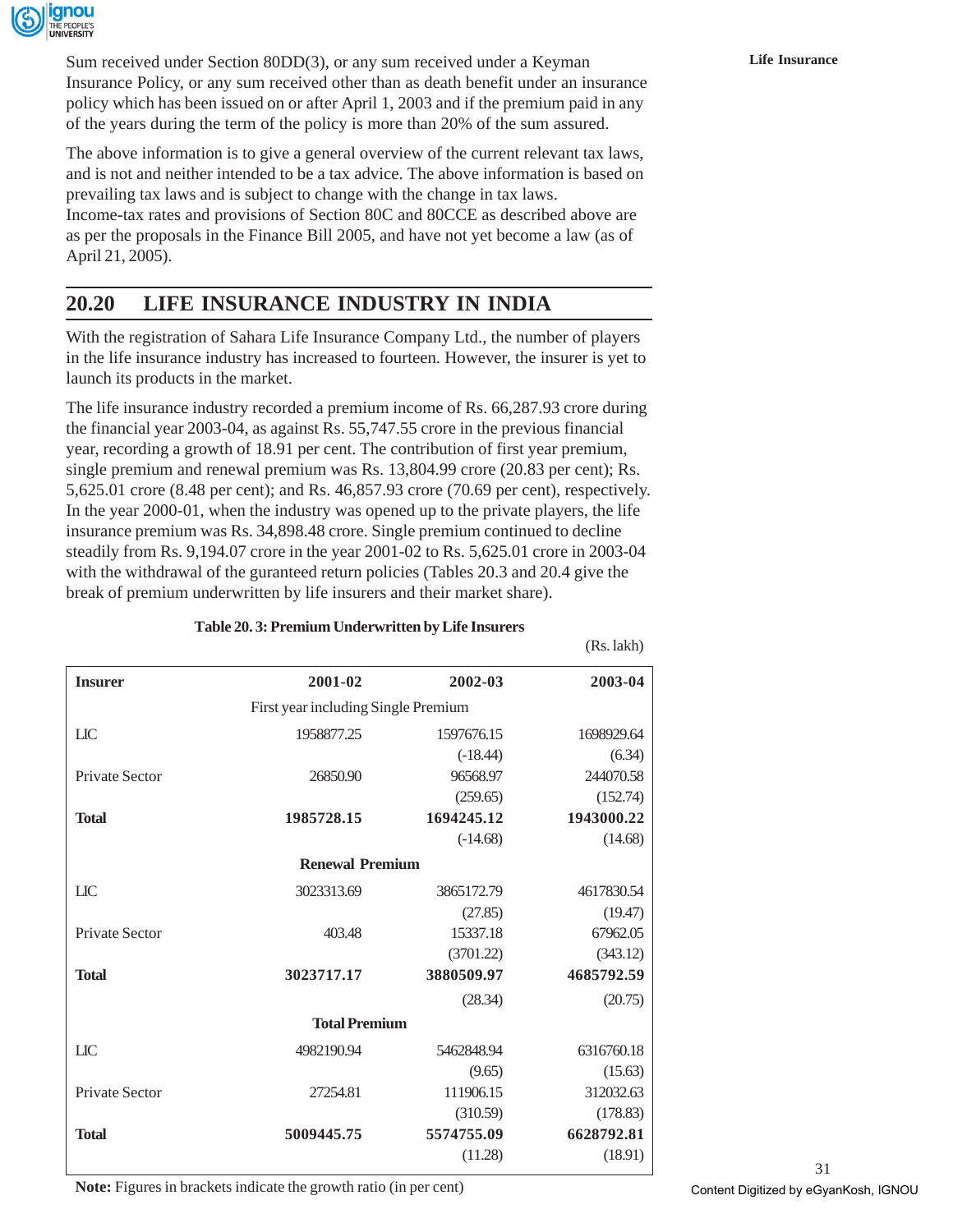**Table 20.4: Market Share of Life Insurers (per cent)**

| <b>Insurer</b>        | 2001-02                   | 2002-03 | 2003-04      |  |  |
|-----------------------|---------------------------|---------|--------------|--|--|
|                       | <b>First Year Premium</b> |         |              |  |  |
| <b>LIC</b>            | 98.65                     | 94.30   | 87.44        |  |  |
| <b>Private Sector</b> | 1.35                      | 5.70    | 12.56        |  |  |
| <b>Total</b>          | 100.0                     | 100.00  | <b>100.0</b> |  |  |
|                       | <b>Renewal Premium</b>    |         |              |  |  |
| $LC$                  | 99.99                     | 99.60   | 98.55        |  |  |
| Private Sector        | 0.01                      | 0.40    | 1.45         |  |  |
| <b>Total</b>          | 100.00                    | 100.0   | 100.00       |  |  |
|                       | <b>Total Premium</b>      |         |              |  |  |
| $LC$                  | 99.46                     | 97.99   | 95.29        |  |  |
| Private Sector        | 0.54                      | 2.01    | 4.71         |  |  |
| <b>Total</b>          | 100.00                    | 100.00  | 100.00       |  |  |

The size of the life insurance market increased on the strength of the growth in the economy and concomitant increase in per capita income. This resulted in a favourable growth both for LIC (15.63 per cent) and to the new insurers (178.83 per cent) in 2003-04. The higher growth for the new insurers is to be viewed in the context of a very small base. However, the new insurers have improved their market share from 2.01 per cent in 2002-03 to 4.71 in 2003-04 exhibiting a favourable growth.

Analysis of the first year premium underwritten by the life insurers during the year 2003-04 reveals that 81.68 per cent of the business was underwritten in the life segment, followed by 8.98 per cent in Pensions, 8.62 per cent in Annuity and the remaining in Health at 0.72 per cent. The number of new policies underwritten during the year increased to 286.27 lakh as against 253.70 lakh in the previous year exhibiting an increase of 12.83 per cent over the previous year (Table 20.5).

| <b>Insurer</b> | $2002 - 03$ | $2003 - 04$ |  |
|----------------|-------------|-------------|--|
| Private Sector | 825094      | 1658847     |  |
|                | (3.25)      | (5.79)      |  |
| LIC.           | 24545580    | 26968069    |  |
|                | (96.75)     | (94.21)     |  |
| <b>Total</b>   | 25370674    | 28626916    |  |
|                |             |             |  |

**Table 20.5: No. of New Policies Issured : Life Insurers**

**Note:** Figures in bracakets indicate the ratio (in per cent) of respective insurer.

#### **Innovations in the products**

With the demographic changes and changing life styles, the demand for insurance cover has also evolved taking into consideration the needs of prospective policyholder for packaged products. There have been innovations in the types of products developed by the insurers, which are relevant to the people of different age groups, and suit their requirements. A number of new products have been introduced in the life segment with guaranteed additions, which were subsequently withdrawn/toned down; single premium mode has been popularized; unit linked products; and add-on/ riders including accidental death; dismemberment, critical illnes, fixed term assurance risk cover, group hospital and surgical treatment, hospital cash benefits, etc. Comprehensive packaged products have been popularized with features of endowment, money back, whole life, single premium, regular premium, rebate in premium for higher sum assured, premium mode rebate, etc., together with riders to the base products.